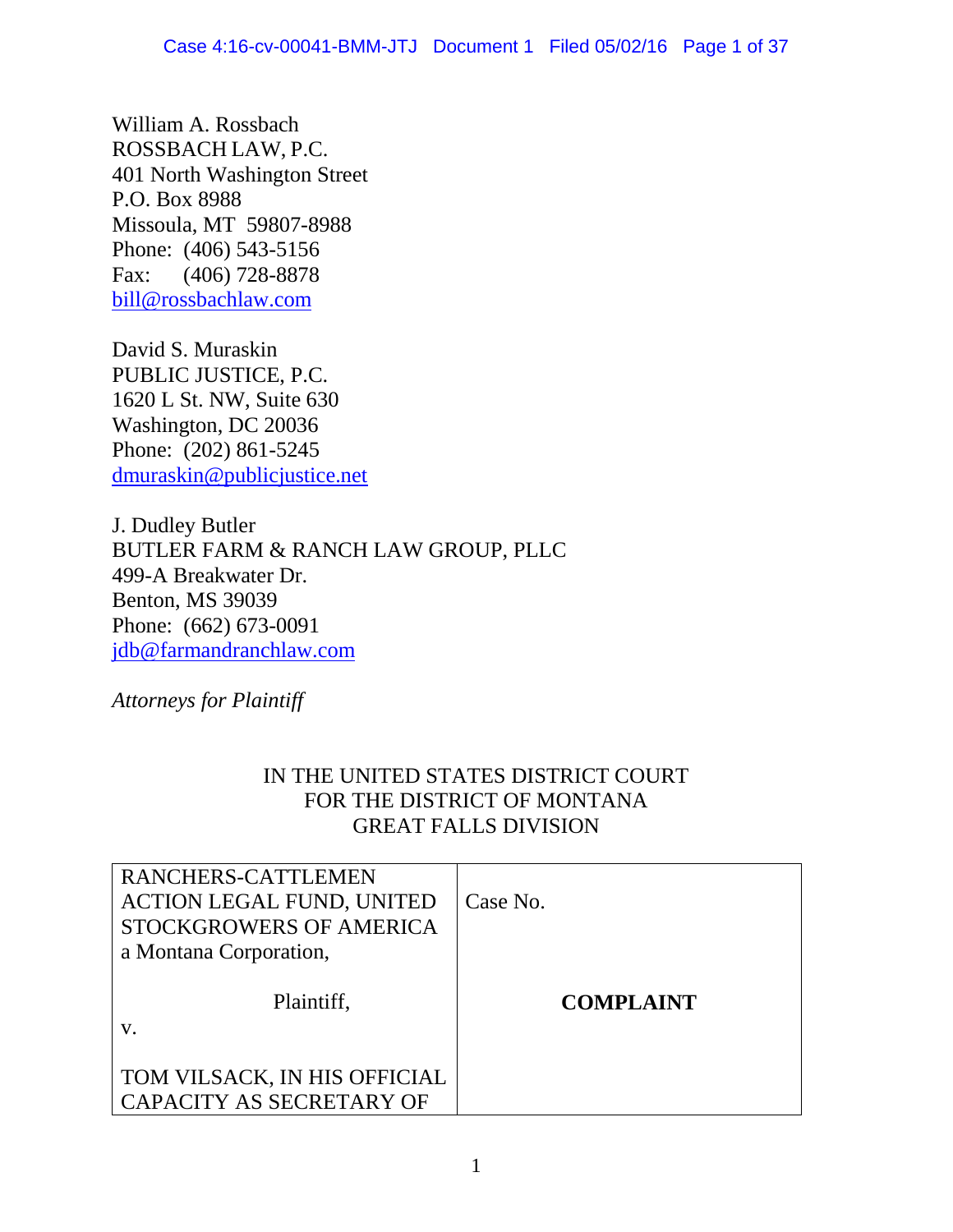| <b>AGRICULTURE, AND THE</b><br>UNITED STATES DEPARTMENT<br>OF AGRICULTURE, |  |
|----------------------------------------------------------------------------|--|
| Defendants.                                                                |  |

# **I. INTRODUCTION**

1. This is an as-applied First Amendment suit on behalf of the Ranchers-Cattlemen Action Legal Fund, United Stockgrowers of America ("R-CALF USA") alleging that the United States Department of Agriculture ("USDA") turns over proceeds from a federal tax on each sale of cattle to the private Montana Beef Council, to fund the council's private speech, harming R-CALF USA's members. The government-compelled subsidy of the speech of a private entity, which is not effectively controlled by the government, is unconstitutional under the First Amendment of the United States Constitution and should be enjoined.

2. R-CALF USA is incorporated and headquartered in Montana. It is a political advocacy and trade organization representing independent cattle producers across the United States, including in Montana, who use quality production methods. Members live throughout Montana, including the counties within the Great Falls Division. All of its members who are cow-calf producers raise their cattle domestically, using good animal husbandry practices that they believe are best for the animal, herd, and consumers.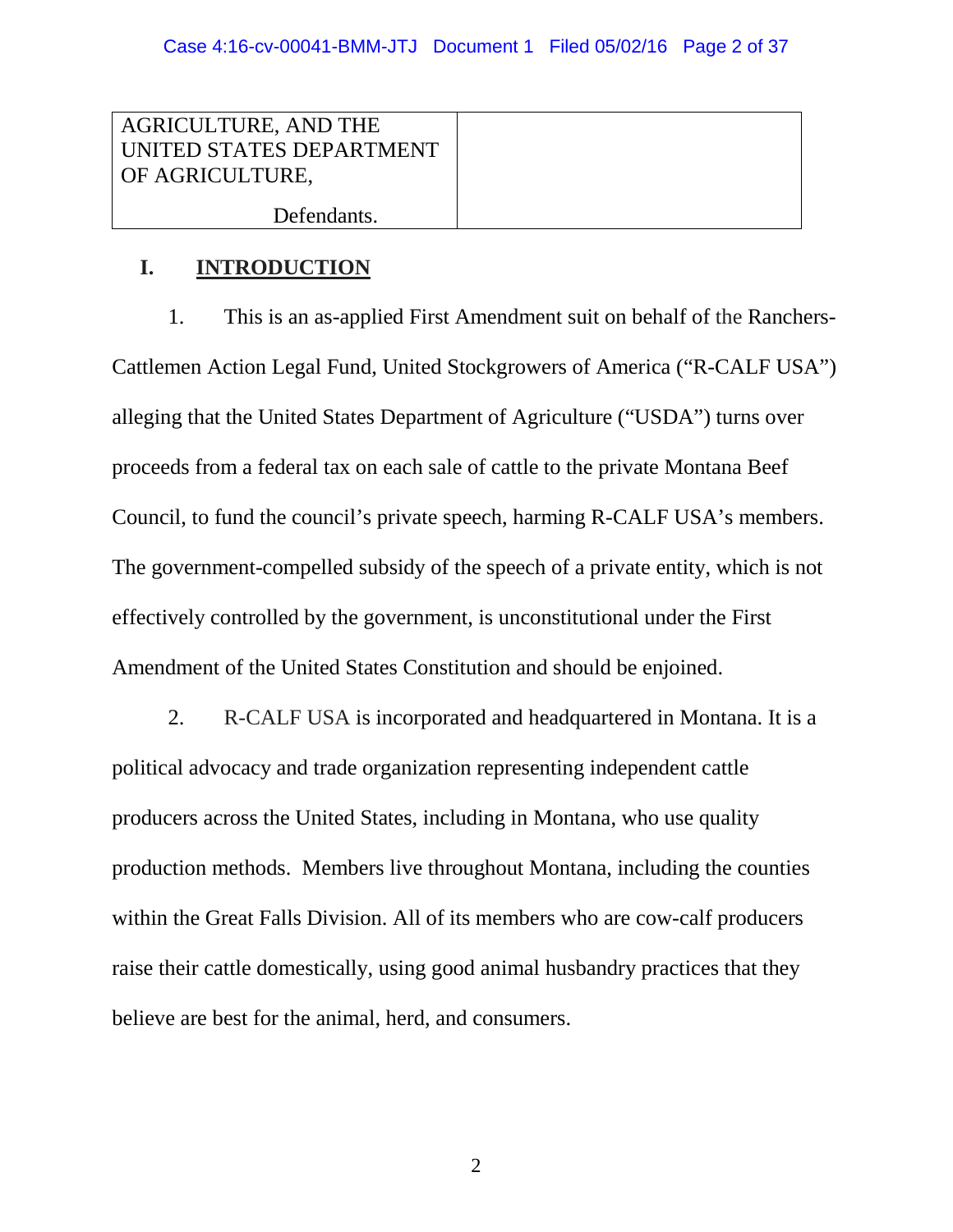#### Case 4:16-cv-00041-BMM-JTJ Document 1 Filed 05/02/16 Page 3 of 37

3. R-CALF USA's members' methods stand in contrast to those used by large, multinational producers who source much of their cattle and beef internationally. Domestic cattle and beef must comply with the United States' rigorous standards concerning the safety, handling, and quality of the animals and product.

4. For these reasons, polling spanning more than the last decade consistently shows that the overwhelming majority of consumers want to know their food's country of origin, so that they can make informed purchasing decisions.

5. The differences in production methods is also why R-CALF USA and its members object to and disagree with communications espousing that all beef is equal and/or that fail to distinguish between domestic and foreign beef. Instead, R-CALF USA and its members advocate for "USA Beef." They engage in campaigns with such slogans, and seek to advance a regulatory and legislative agenda that will maintain the standards for domestic beef production—setting it apart from foreign beef production—and enable domestic producers to reap the benefits of employing such quality production methods.

6. However, through a federal tax—labeled an "assessment"—levied by the Beef Promotion and Research Act (the "federal Beef Checkoff") R-CALF USA's Montana members are required to subsidize the speech of the private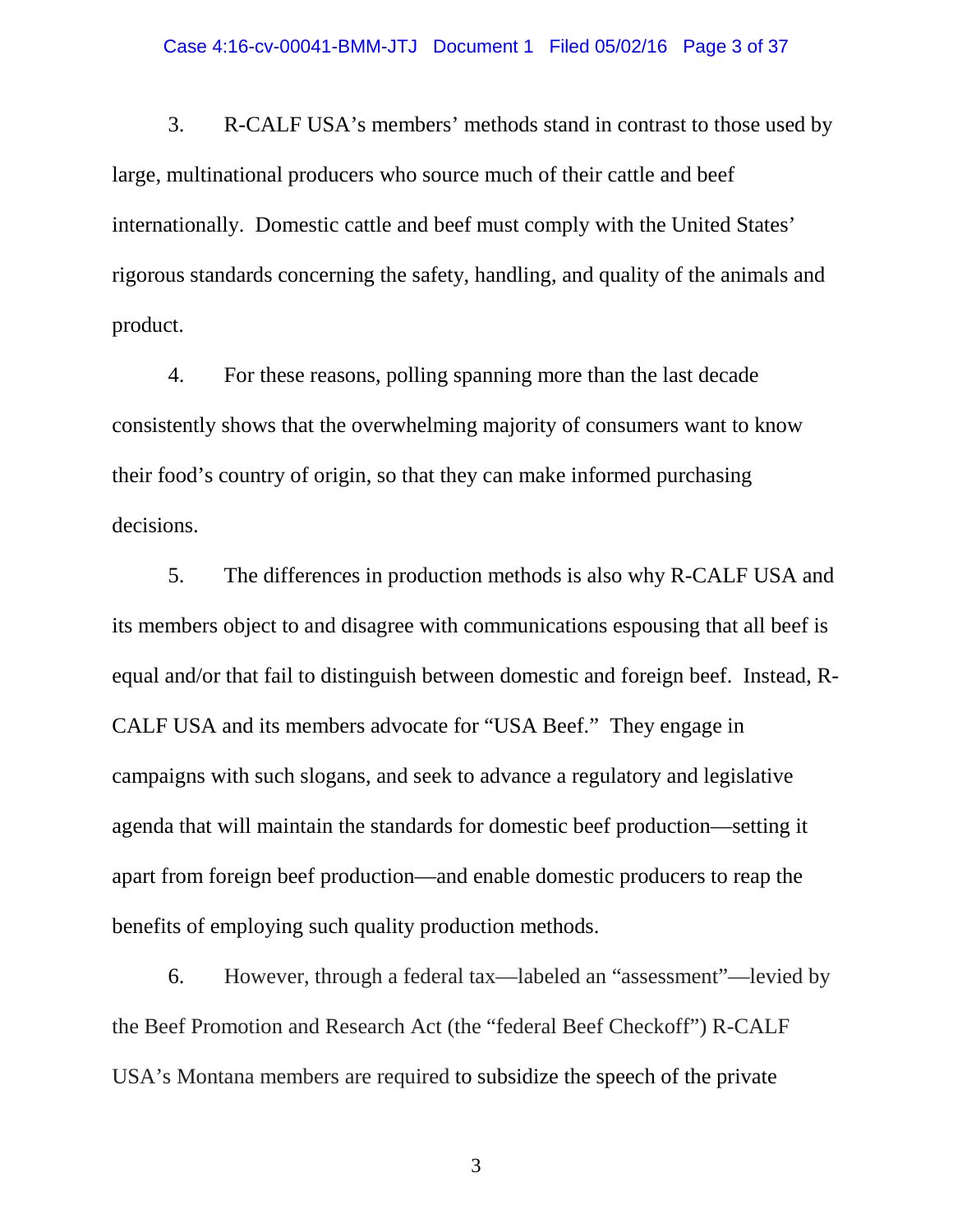Montana Beef Council. The Montana Beef Council is comprised of individuals aligned with some of the largest multinational, industrial cattle producers, which purchase and raise cattle both domestically and internationally. As a result, the council engages in promotional campaigns that communicate all beef is equal and it is irrelevant where beef comes from.

7. For example, money funneled to the Montana Beef Council by the federal Beef Checkoff was used by the council to pay for the billboard below, which encouraged passersby simply to eat "BEEF."



This billboard is emblematic of the council's campaigns, which suggest an equivalency between all beef. It does not acknowledge distinctions among beef, but rather communicates that consumers should just eat more of it, regardless of where the beef was produced.

8. In this manner, R-CALF USA's members are being forced to sponsor speech that they do not agree with and would not choose to express if not compelled to do so. Members of R-CALF USA believe it is important to communicate to consumers that all beef is not equal, that it matters very much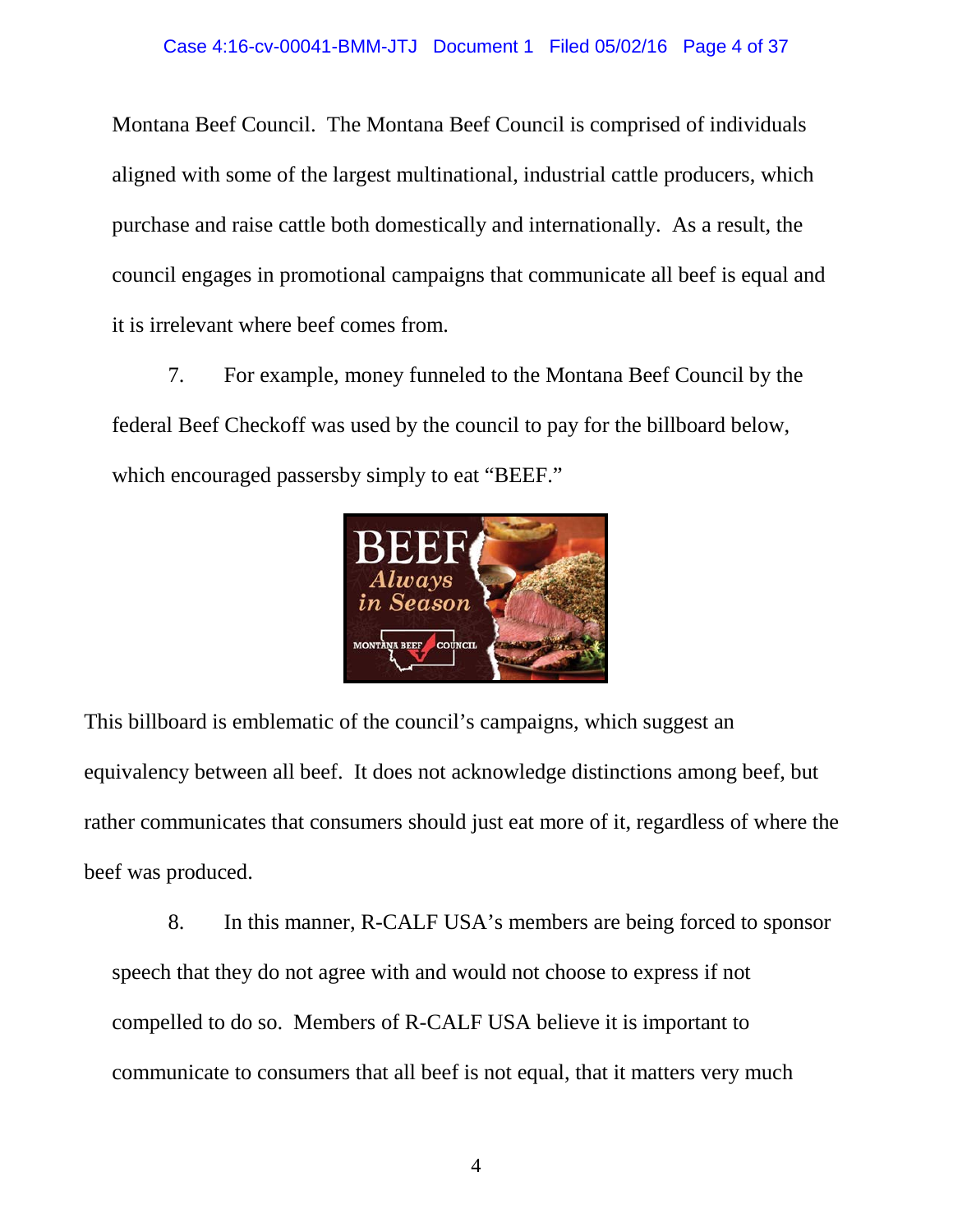#### Case 4:16-cv-00041-BMM-JTJ Document 1 Filed 05/02/16 Page 5 of 37

where and how beef is produced, and that consumers should prefer and select beef born, raised, and harvested in the United States.

9. Although funded by a federal tax, the Montana Beef Council's speech is private speech governed by the First Amendment, not government speech outside the First Amendment's reach. Indeed, the speech of the Montana Beef Council lacks the central hallmark of government speech: it is in no way controlled or approved by the government, but determined by the private Montana Beef Council.

10. Accordingly, R-CALF USA's members are being required to subsidize private speech with which they disagree, a plain violation of the First Amendment. *United States v. United Foods, Inc.*, 533 U.S. 405 (2001). The current federal Beef Checkoff program, requiring cattle producers to fund the private speech of the Montana Beef Council should be declared unconstitutional under the First Amendment of the United States Constitution and enjoined from continued operation.

### **II. JURISDICTION AND VENUE**

11. This action arises under the United States Constitution and the laws of the United States. Therefore, this Court has jurisdiction under 28 U.S.C. § 1331 and 28 U.S.C. § 1343.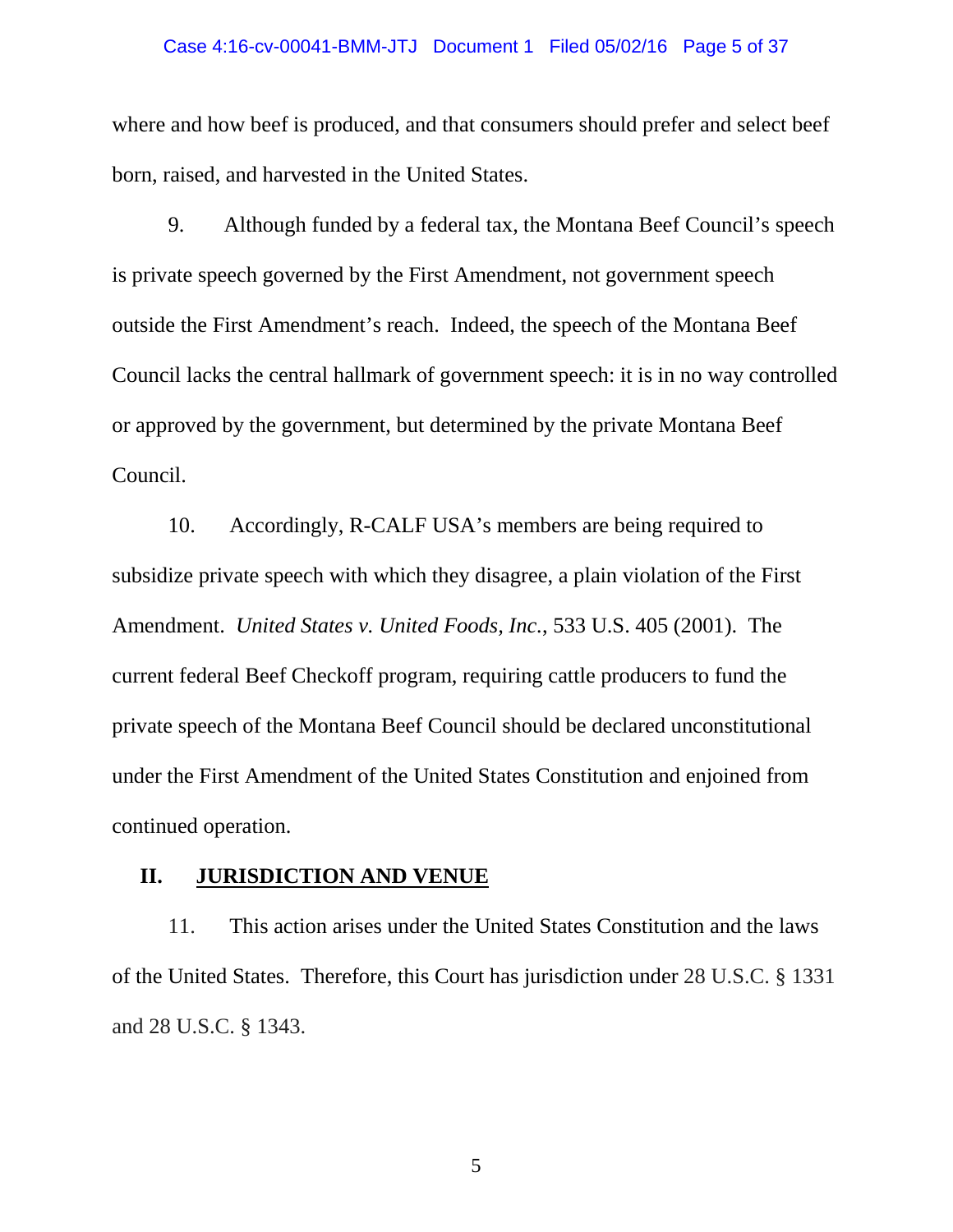### Case 4:16-cv-00041-BMM-JTJ Document 1 Filed 05/02/16 Page 6 of 37

12. This action also arises under the Court's inherent equitable jurisdiction.

13. This Court has authority to grant the declaratory and injunctive relief requested pursuant to 28 U.S.C. §§ 2201 and 2202, and Rules 57 and 65 of the Federal Rules of Civil Procedure, as well as the Court's inherent equitable powers.

14. Venue is proper in the United States District Court for the District of Montana pursuant to 28 U.S.C.  $\S$  1391(b)(1) and (2).

### **III. PARTIES**

### **a. Plaintiff**

15. Plaintiff R-CALF USA is a nonprofit membership-based organization. It is the largest trade organization in the United States whose voting members are comprised exclusively of independent cattle producers. R-CALF USA's voting members include cow-calf operators, cattle backgrounders, and feedlot operators. They are located in 42 states. Its voting members pay dues and have equal voting rights in electing R-CALF USA's directors and setting R-CALF USA's policies.

16. In Montana, R-CALF USA has 375 voting members. R-CALF USA's voting members raise cattle in Montana and thus pay the federal Beef Checkoff assessment in Montana, which funds the Montana Beef Council.

17. R-CALF USA's mission focuses on ensuring the continued profitability and viability of independent producers, particularly, but not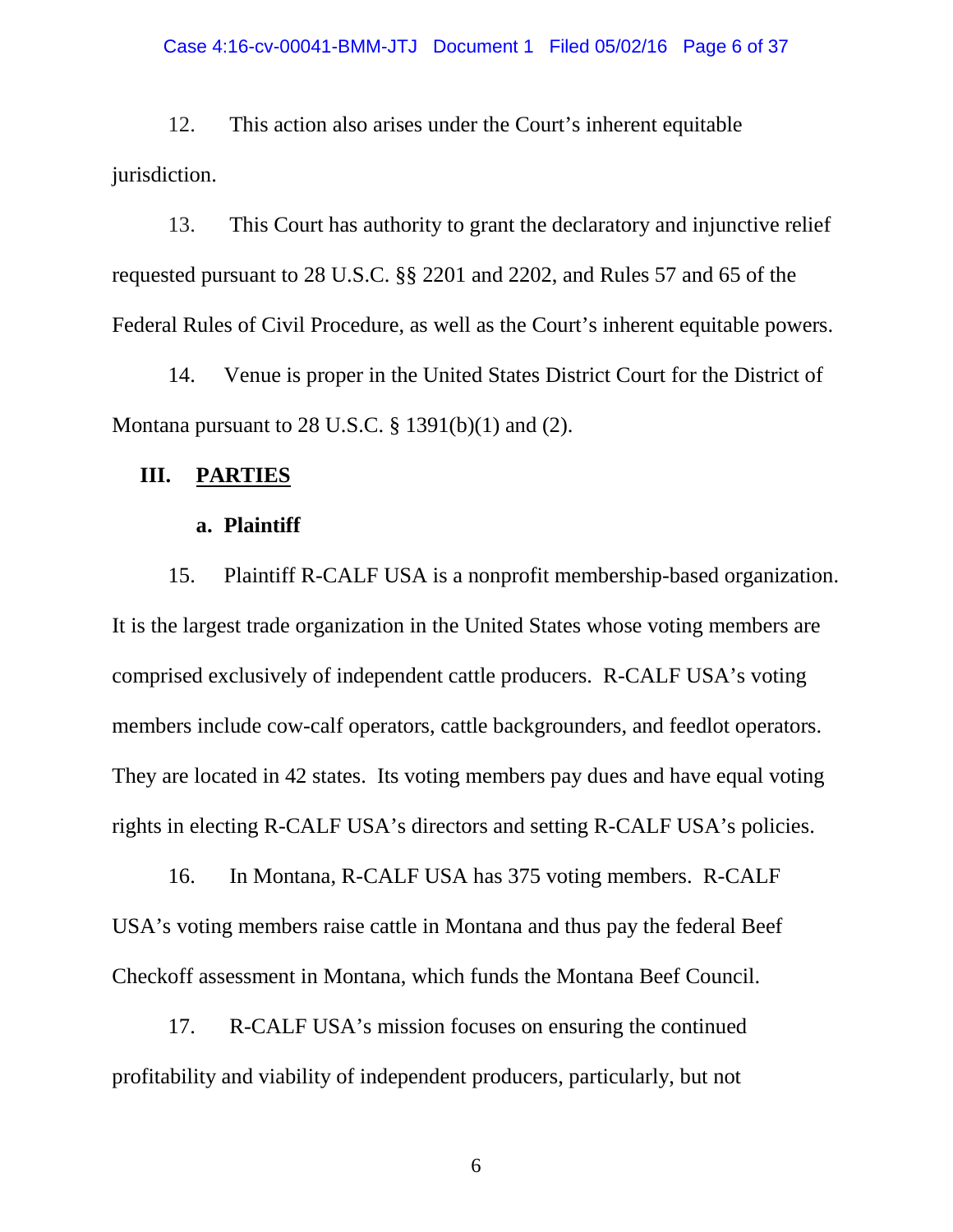### Case 4:16-cv-00041-BMM-JTJ Document 1 Filed 05/02/16 Page 7 of 37

exclusively, cow-calf producers who raise their cattle in the United States. This primarily involves advocating for independent United States cattle producers in trade and marketing. Among the trade and marketing practices that most threaten R-CALF USA's members are efforts to treat all beef as equal or that fail to distinguish between where and how beef is produced. Therefore, R-CALF USA and its members engage in campaigns that state "Demand USA Beef" and "Not Just Any Beef. USA-RAISED BEEF. Ask for it."

18. For years. R-CALF USA has advocated that the monies collected under the federal Beef Checkoff be used to promote a similar message. This is particularly important as the number of domestic cattle producers declines yearover-year.

19. R-CALF USA also engages in legislative and regulatory efforts on behalf of its members to ensure the United States maintains its standards and therefore its competitive advantage over foreign countries. For instance, R-CALF USA is actively engaged in monitoring bovine health issues and working with the government to ensure that the domestic cattle herds are protected from infections. It has also advocated for a robust regime of domestic inspections to ensure the health and safety of the animals and protect consumers. R-CALF USA and its members believe that it is best for the domestic meat market and producers when the United States is recognized as a leader on animal health and safety so that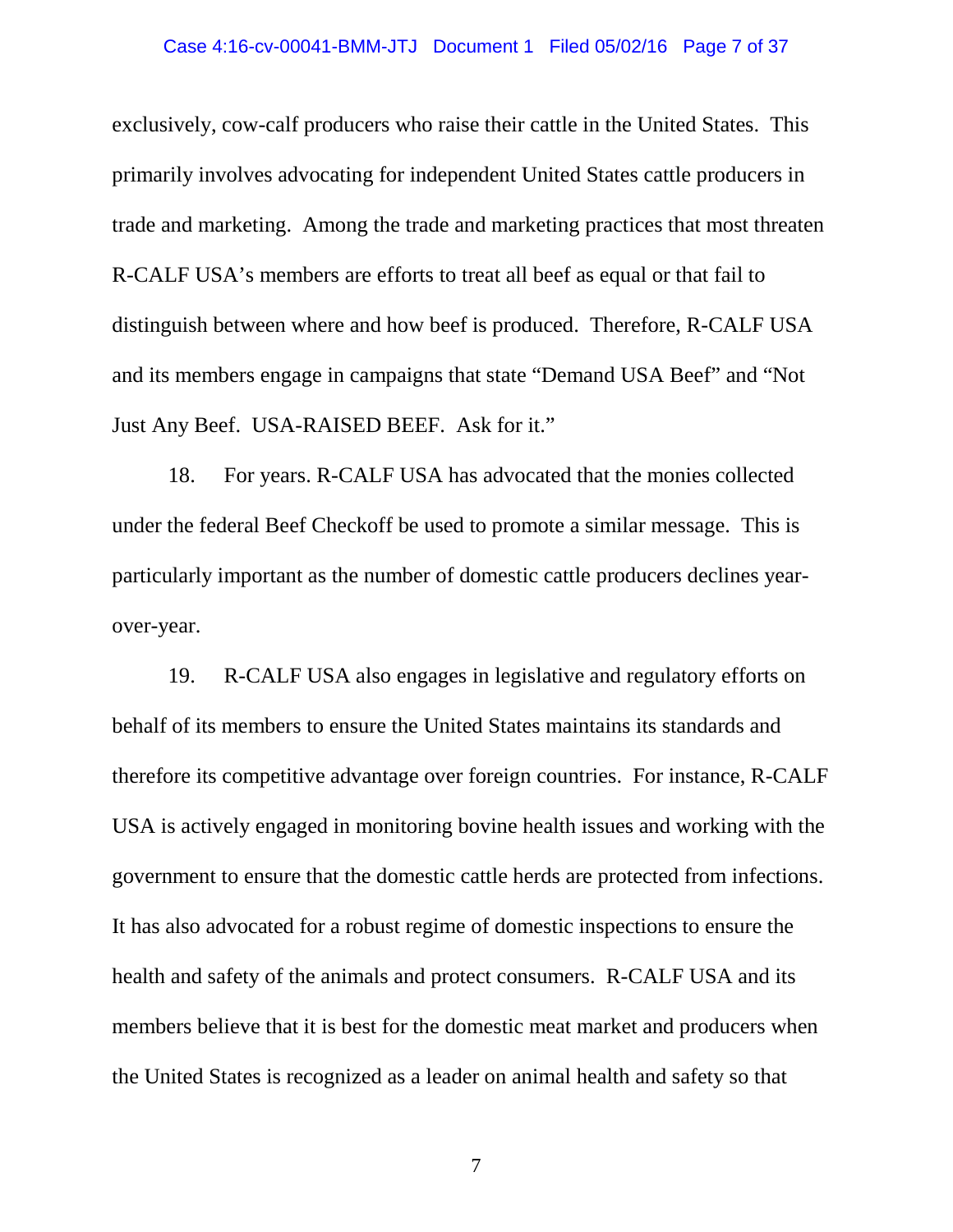### Case 4:16-cv-00041-BMM-JTJ Document 1 Filed 05/02/16 Page 8 of 37

domestic beef will be regarded as particularly desirable. R-CALF USA works to promote these ends.

20. Yet, through the federal Beef Checkoff, R-CALF USA's members are required to pay a \$1 per head of cattle assessment which finances the program's speech that fails to distinguish between domestic and foreign beef and/or communicates that all beef is equal. Despite their campaigns and advocacy efforts, R-CALF USA's members, including those in Montana, continue to be required to pay the federal Beef Checkoff's tax to express a message different from the one they desire and which they otherwise would choose not to express.

21. The harm caused to R-CALF USA's members in Montana is particularly severe because, through its assessment on cattle producers, the federal Beef Checkoff funds the speech of the Montana Beef Council, a private organization that the federal government does not control, or supervise. Instead, the monies are controlled by the Montana Beef Council's Board, which is comprised of individuals aligned with multinational, industrial companies. R-CALF USA's members in Montana do not have the same avenues available to them to advocate for their interests before the Montana Beef Council that they would before a governmentally controlled, and thus democratically accountable body. The Montana Beef Council lacks the requisite political safeguards that make compelled subsidies of government speech constitutional. In this manner, the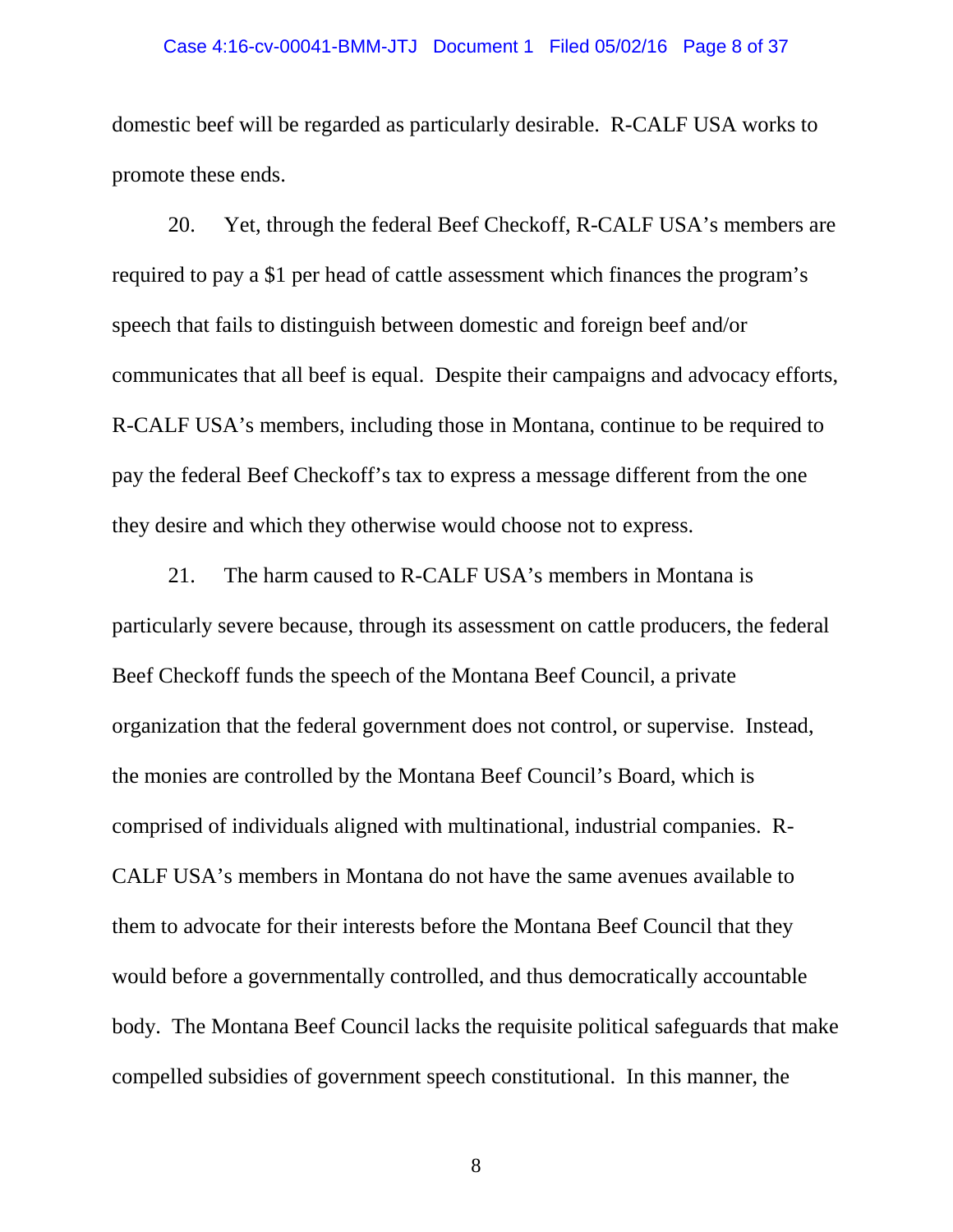#### Case 4:16-cv-00041-BMM-JTJ Document 1 Filed 05/02/16 Page 9 of 37

operation of the federal Beef Checkoff in Montana violates R-CALF USA's members' First Amendment rights through forcing them to subsidize private speech that communicates a message different from what they would express and with which they disagree.

22. Moreover, the Montana Beef Council's erroneous and undesirable message does not only affect R-CALF USA's Montana members, but R-CALF USA as an organization and R-CALF USA's members throughout the country. R-CALF USA has had to expend resources to attempt to influence and work against the message of the Montana Beef Council. Had the Montana Beef Council been properly accountable, R-CALF USA would not have had to expend these same resources and it could have instead devoted them to its other functions.

23. Further, the Montana Beef Council's message reaches beyond its state borders. Were the Montana Beef Council democratically accountable, R-CALF USA's members in Montana would be able to advocate for a message with which all R-CALF USA members agree, and that would benefit R-CALF USA members nationwide. A shared belief that consumers should be informed about the distinctions between domestic and foreign beef and be encouraged to purchase domestic beef is one of the primary reasons that producers choose to associate with R-CALF USA. Yet, because the Montana Beef Council is a private entity, not subject to government control, but largely directed by corporate interests, R-CALF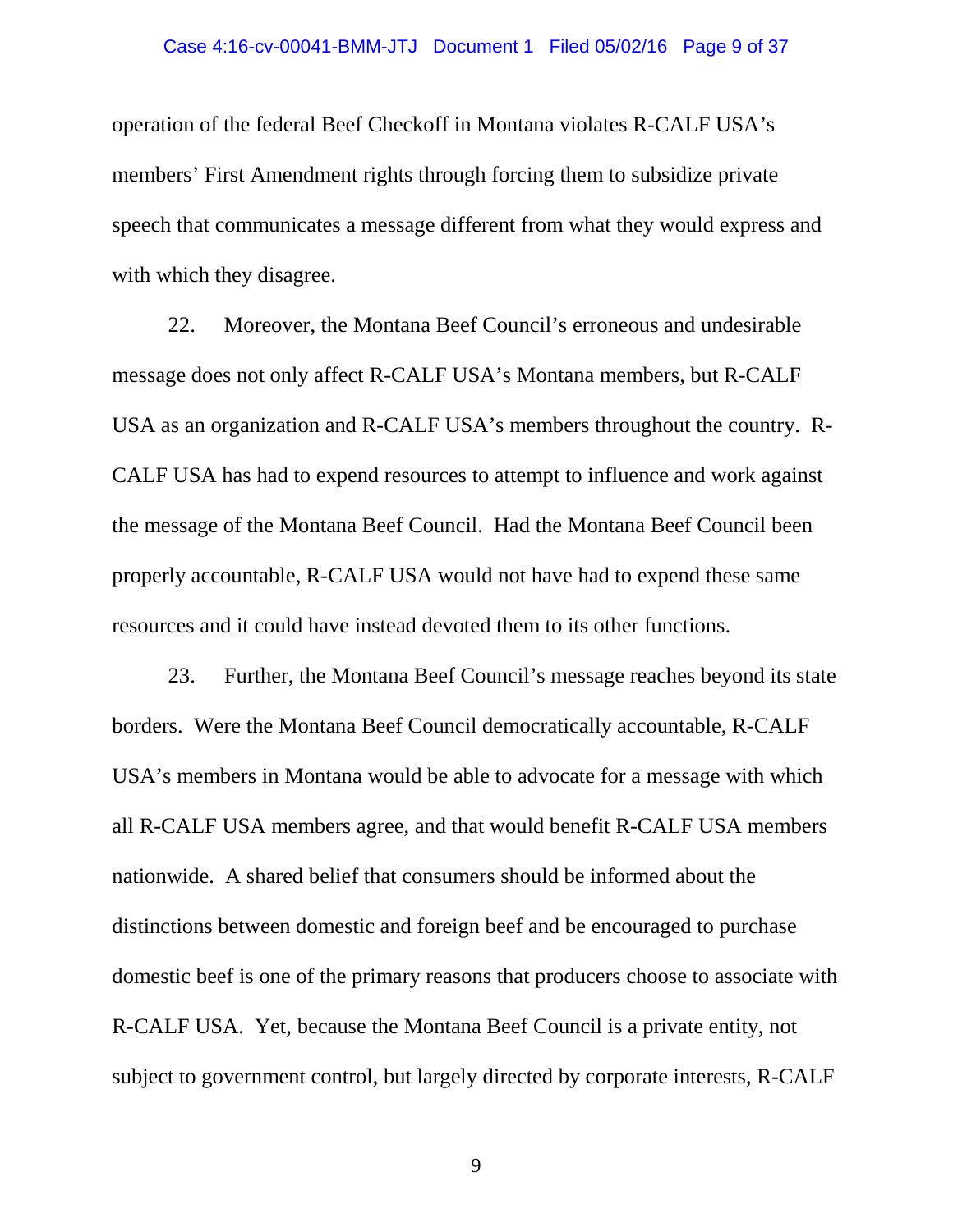USA's members do not get the full benefit of their association with R-CALF USA and likeminded producers.

### **b. Defendants**

24. Defendant Secretary of Agriculture Tom Vilsack, sued in his official capacity, is charged with overseeing the federal Beef Checkoff. 7 U.S.C. §§ 2904, 2908-09.

25. Defendant USDA is the agency charged with administering the federal Beef Checkoff.

## **IV. FACTS**

## **a. The federal Beef Checkoff's function**

26. The federal Beef Checkoff is a discrete regulatory scheme established by statute, the sole function of which is to "financ[e] . . . and carry[] out a coordinated program of promotion and research designed to strengthen the beef industry's position in the marketplace and to maintain and expand domestic and foreign markets and uses for beef and beef products." 7 U.S.C. § 2901(b). Monies collected for national promotional campaigns cannot be used to "influenc[e] governmental action or policy." 7 U.S.C. § 2904(10). The national promotional campaigns also cannot make reference to "a brand or trade name of any beef product" without express approval from the Secretary and others, or "use [] any unfair or deceptive" practices. 7 C.F.R. § 1260.169(d). Moreover, the national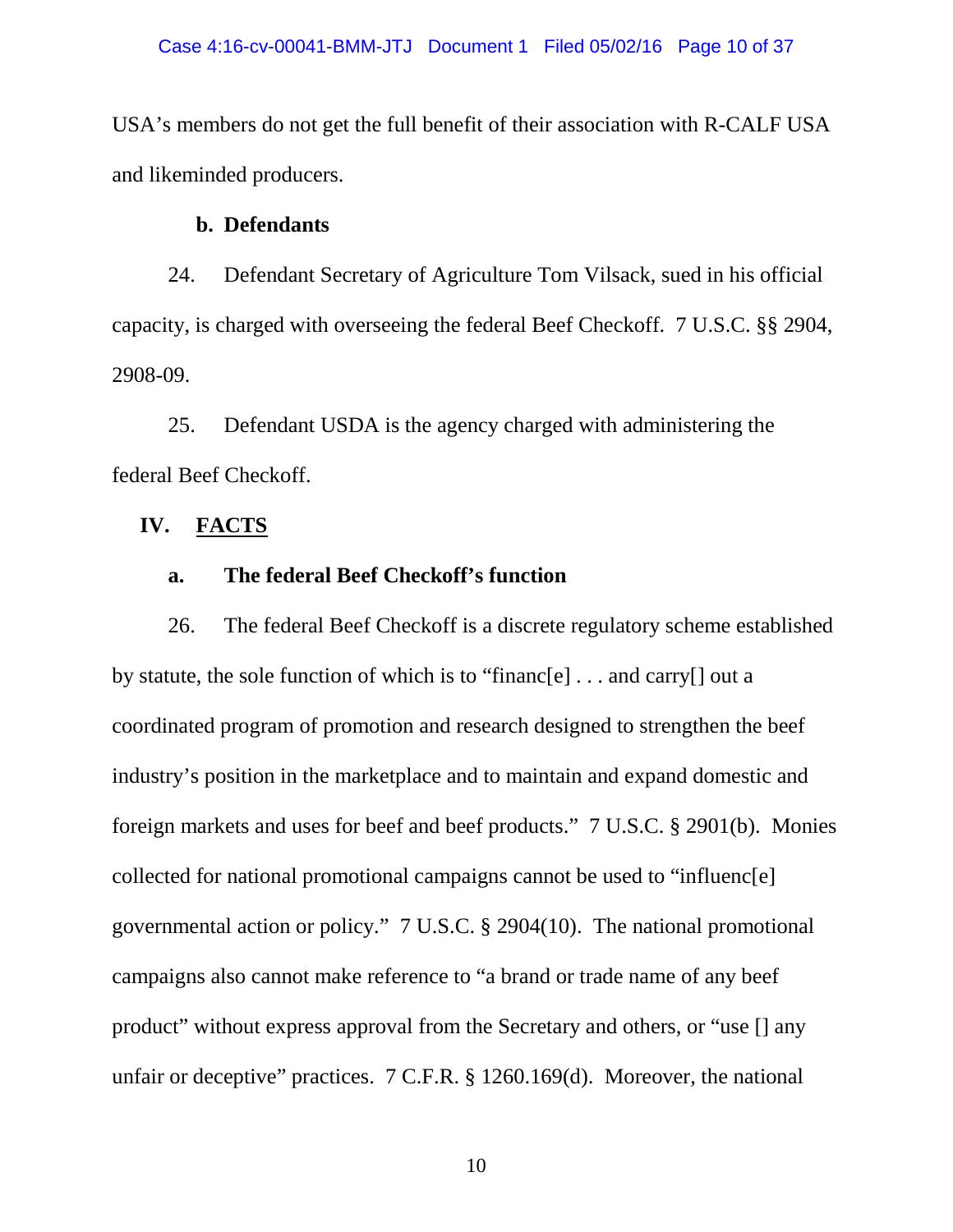### Case 4:16-cv-00041-BMM-JTJ Document 1 Filed 05/02/16 Page 11 of 37

entity administering the funds cannot spend more than "5 percent of the projected revenue of that fiscal period" on "[a]dminstrative expenses." 7 C.F.R. § 1260.151(a). The function of the federal Beef Checkoff is to generate speech about beef.

27. To finance its activities, the federal Beef Checkoff provides for a "one dollar (\$1) per head of cattle" assessment to be paid by "a producer" of cattle when the "cattle [is] purchased from such producer." 7 C.F.R. 1260.172(a)(1). Importers of "cattle, beef, or beef products" also pay an assessment of "one dollar per head of cattle or the equivalent thereof." 7 U.S.C. § 2904(8)(C).

28. Because the federal Beef Checkoff draws money from all producers to promote beef consumption, the assessments are inevitably used to promote the lowest common denominator of beef, no matter the cattle it came from. For instance, the federal Beef Checkoff is known for funding the "Beef, It's What's For Dinner" advertising campaign, an example of which is below.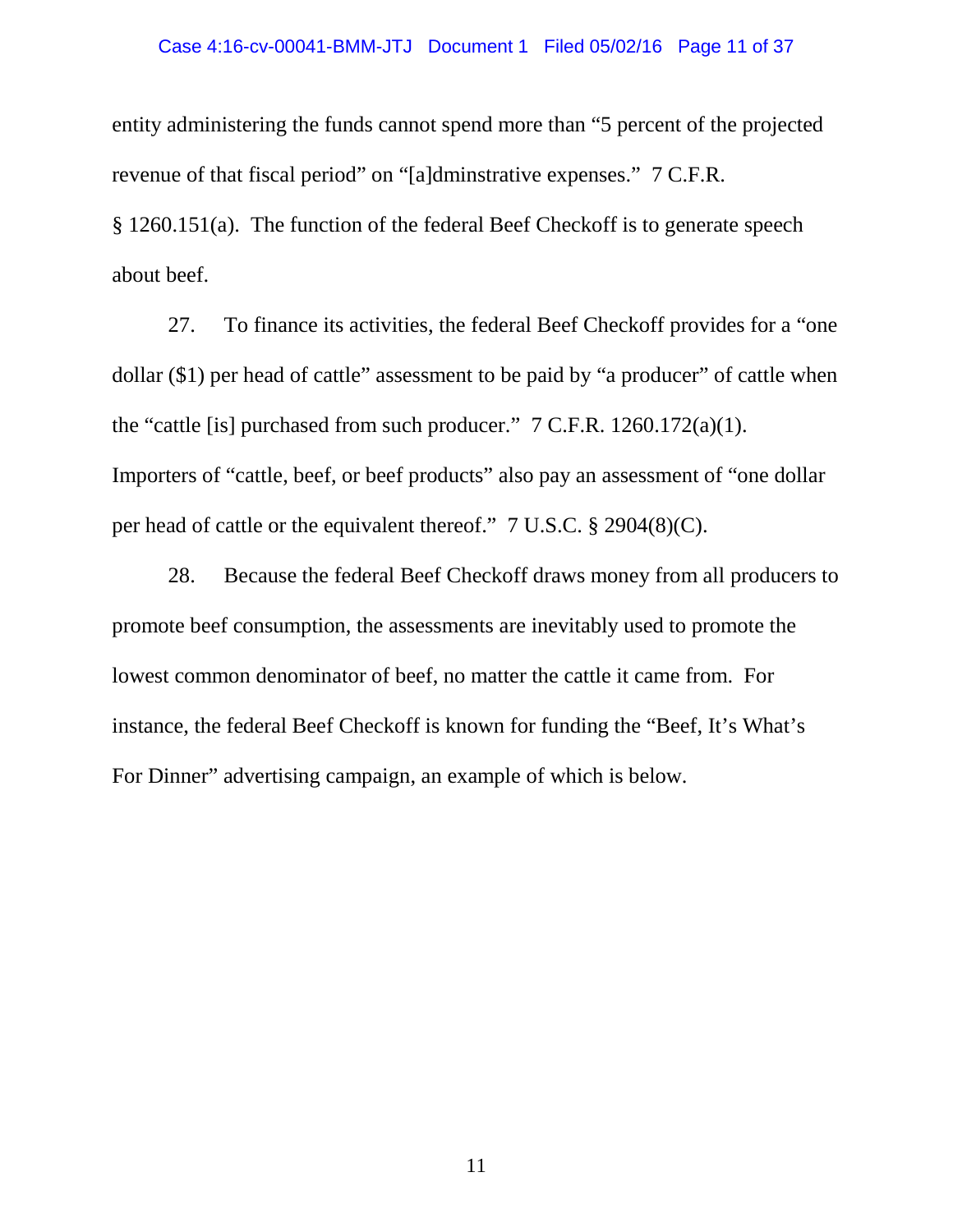

29. In addition to such advertising, the federal Beef Checkoff funds other promotional activities like research and events, but consistently with the goal of encouraging more beef consumption, regardless of the nature and characteristics of the producer or cattle.

30. Even publications claiming to educate consumers on "Today's Beef Choices" emphasize that "All Beef Is: Grass-Fed[,] Natural[, and] Nutritious," only acknowledging potential differences between beef products in the smaller print below these headlines, and never discussing distinctions between domestic and foreign beef. Cattlemen's Beef Board & National Cattlemen's Beef Association, *Today's Beef Choices*, http://www.beefitswhatsfordinner.com/choicesofbeef.aspx (last visited April 27, 2015).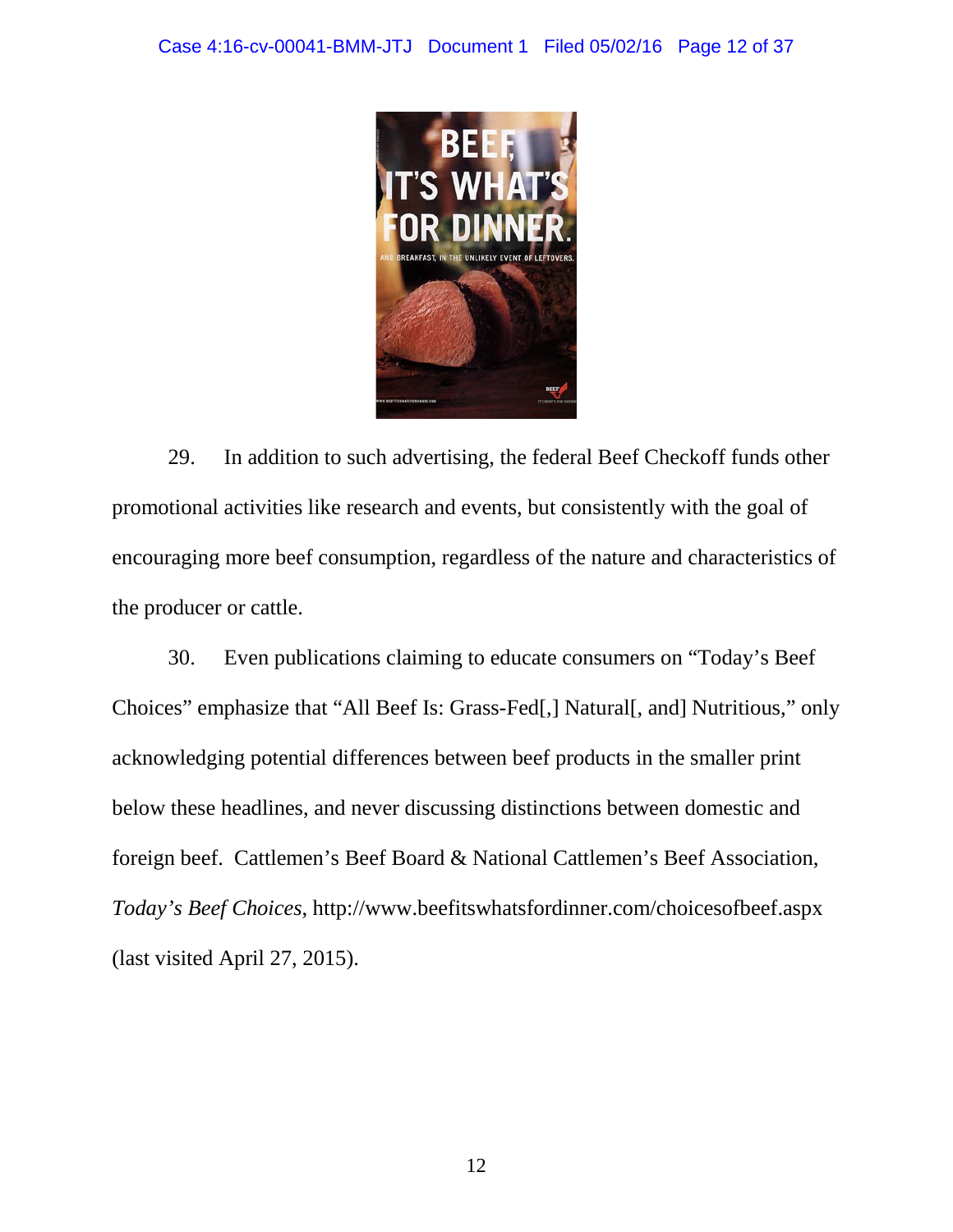31. The purpose of the federal Beef Checkoff is to fund promotional campaigns that expand the market for beef in the most basic manner, by advancing the notion that beef generally is a desirable product and food source.

### **b. The federal Beef Checkoff's administration**

32. The enabling legislation for the Beef Checkoff establishes a complex scheme of entities to administer the program and develop the promotional campaigns.

33. It provides that the Secretary of Agriculture appoints "a Cattlemen's Beef Promotion and Research Board" ("Beef Board") to administer the program. *See* 7 U.S.C. § 2904(1)-(2). The Secretary can also remove all members of the Beef Board. 7 C.F.R. § 1260.213.

34. The Beef Board elects ten of its members to serve on the twenty person "Beef Promotion Operating Committee" ("Beef Committee"). 7 U.S.C.  $§$  2904(4)(A).

35. The Beef Committee develops the promotional campaigns, *i.e.*, "plans or projects of promotion and advertising, research, consumer information, and industry information, which shall be paid for with assessments collected by the [Beef] Board." 7 U.S.C. § 2904(4)(B). All of the Beef Committee's plans and projects must be approved by the Secretary. 7 C.F.R. § 1260.169. All members of the Beef Committee can be removed by the Secretary. 7 C.F.R. § 1260.213.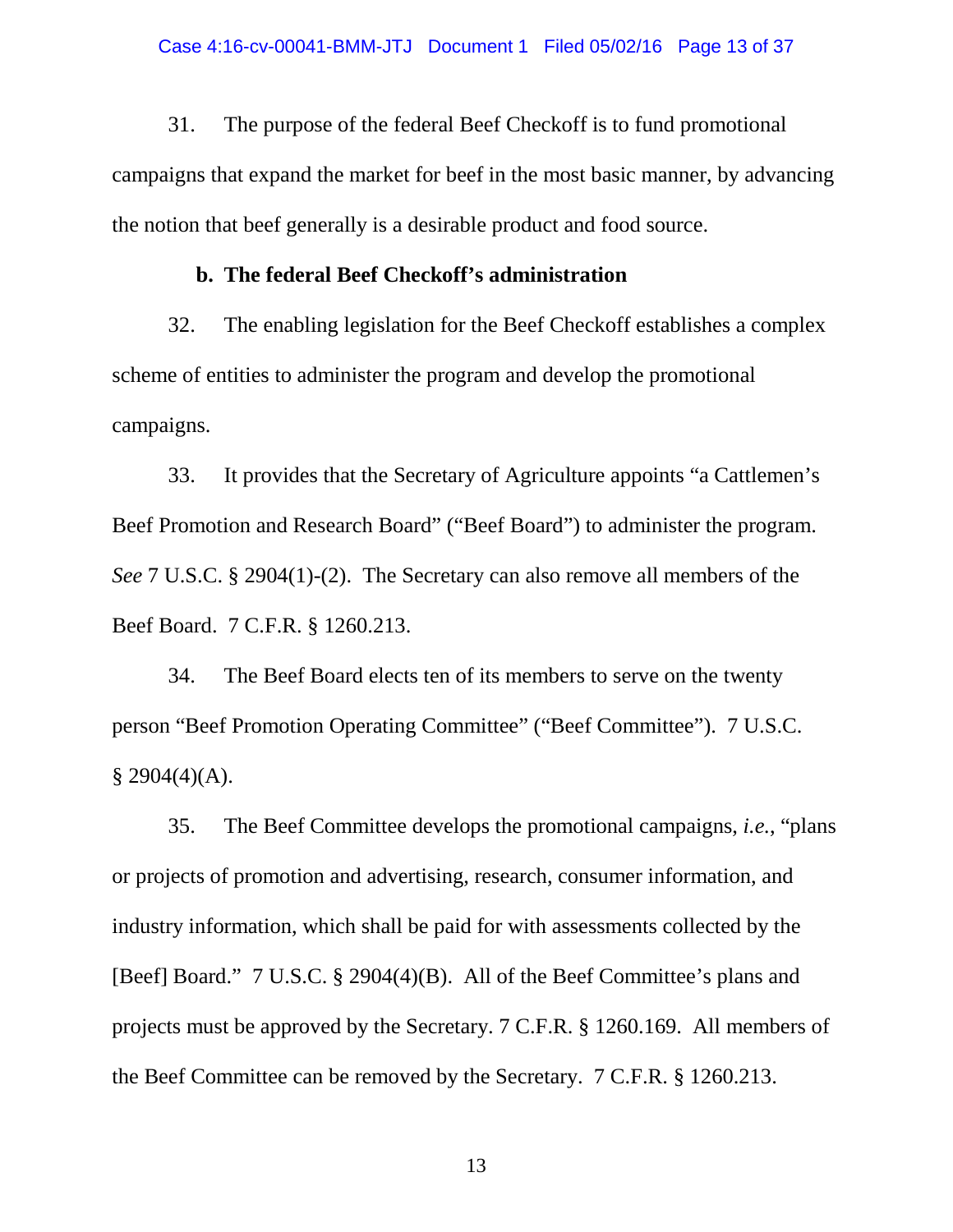### Case 4:16-cv-00041-BMM-JTJ Document 1 Filed 05/02/16 Page 14 of 37

36. The other half of the Beef Committee's members are selected from representatives of "[Q]ualified State Beef Councils" who are also members of the Federation of State Beef Councils ("Beef Federation"). 7 U.S.C. § 2904(4)(A); 7 C.F.R. § 1260.161(c).

37. The Beef Federation is a coalition of Qualified State Beef Councils, and is a division of the National Cattlemen's Beef Association ("NCBA").

38. The NCBA is the trade association of the largest corporate entities involved in the production of beef, and actively engages in lobbying Congress, state legislatures, and federal and state regulators to promote the interests of multinational, industrial producers, packers, and processors—*e.g.*, slaughterhouses and distributors—to the detriment of independent cattle producers. For example, the NCBA opposes Country-of-Origin Labeling ("COOL"). A suit challenging the COOL regulations, which the NCBA joined, espoused the view that "beef is beef, whether the cattle were born in Montana, Manitoba, or Mazatlán." First Amended Complaint, ¶ 34, *Am. Meat Inst. v. U.S. Dep't of Ag.*, No. 13-1033, 2013 WL 4786371 (D.D.C. July, 23, 2013).

39. A Qualified State Beef Council is an entity located in a state that receives a "certifi[cation]" from the Beef Board. 7 C.F.R. § 1260.181(b).

40. To be certified as a "Qualified State Beef Council" the entity must be "organized and operating within a State." 7 C.F.R. 1260.181(a). Moreover, at the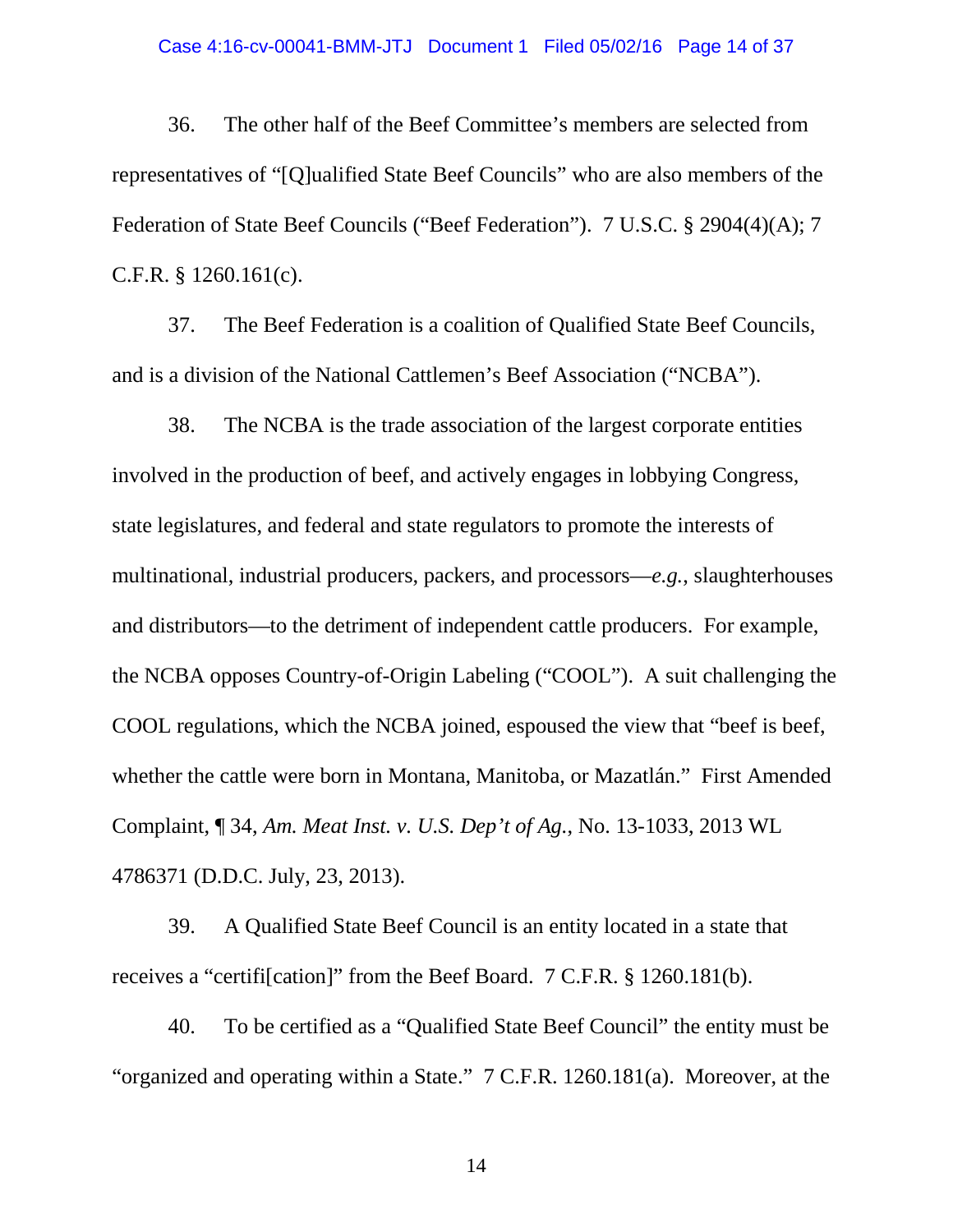time the entity was certified as a Qualified State Beef Council, it must have been "receiv[ing] assessments or contributions from producers and conduct[ing] beef promotion, research, consumer information and/or industry information programs." *Id*.

41. In order to be certified as a Qualified State Beef Council the entity must also:

- i. Conduct "plans or projects for promotion, research, consumer information, and industry information, with respect to beef and beef product designed to strengthen the beef industry's position in the marketplace" and/or "conduct research and studies . . . to the end that marketing and utilization of beef and beef products may be encouraged and expanded";
- ii. Agree to collect the assessments required by the federal Beef Checkoff;
- iii. Identify how those assessments will be collected "to ensure that assessments due are paid";
- iv. Agree to remit to the Beef Board the appropriate amount of the assessments paid under the federal Beef Checkoff;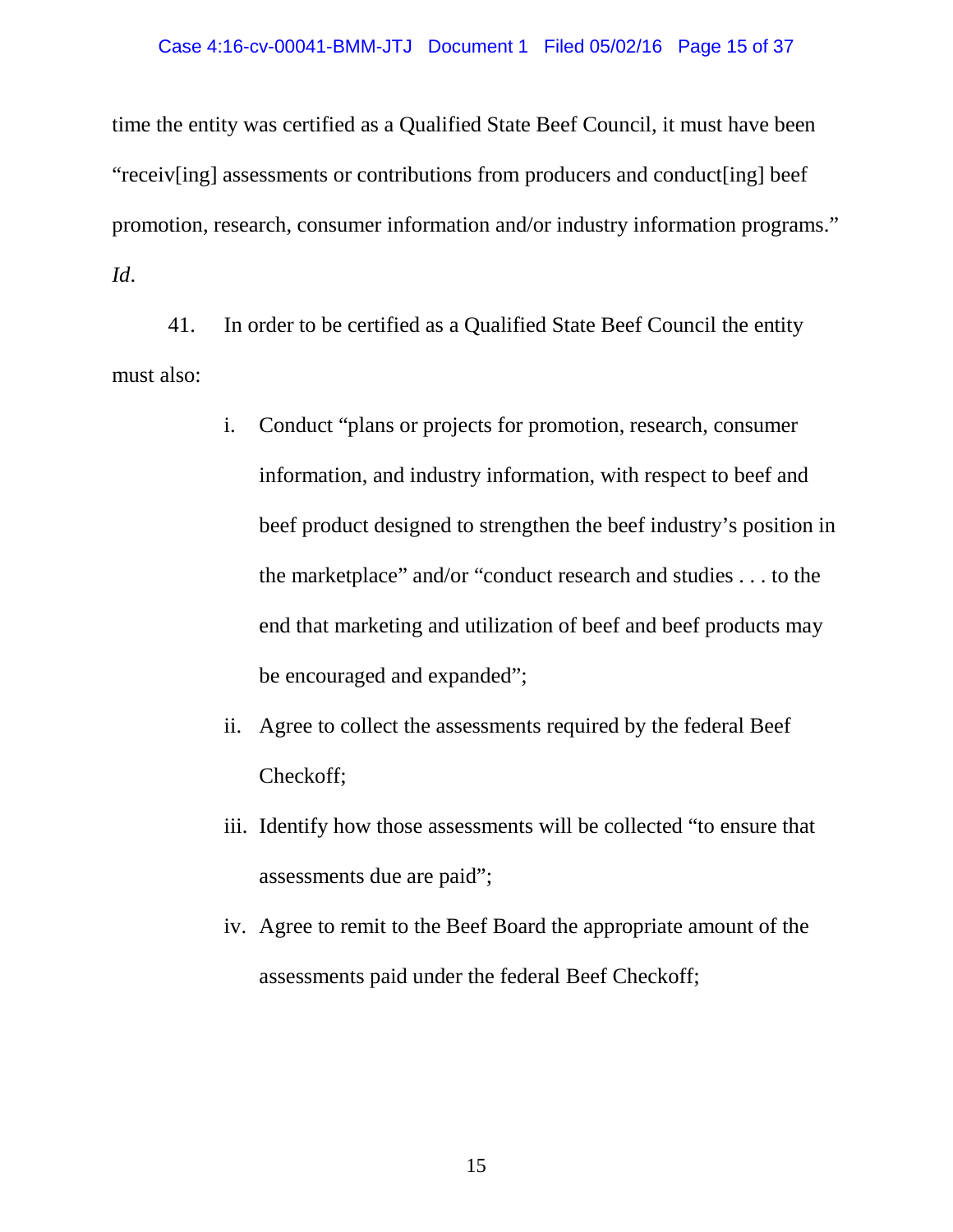- v. Agree to provide an annual audit of all of the money collected under the federal Beef Checkoff and "any other reports and information the [Beef] Board or Secretary may request"; and
- vi. Agree not to use any of the assessments paid under the federal Beef Checkoff to "influenc[e] governmental policy or action or to fund plans or projects which make use of any unfair or deceptive acts or practices."

*Id.* (cross-referencing 7 C.F.R. § 1260.169); *see also* 7 U.S.C. § 2904(8)(A).

42. In other words, to be a Qualified State Beef Council an entity must agree to act as the collection service for the federal Beef Checkoff and must be focused on developing promotional campaigns like those of the Beef Board and Beef Committee.

43. If there is no Qualified State Beef Council, the assessments mandated by the federal Beef Checkoff are collected by the Beef Board. 7 U.S.C.  $§$  2904(8)(B).

44. The Secretary of Agriculture is charged with overseeing the national bodies (the Beef Board and Beef Committee) that administer the federal Beef Checkoff, including approving the Beef Committee's budget, plans and projects, and the Beef Board's investments of federal Beef Checkoff funds. 7 U.S.C. § 2904(4)(C), (6)(B), (9). According to the Beef Board, a USDA official also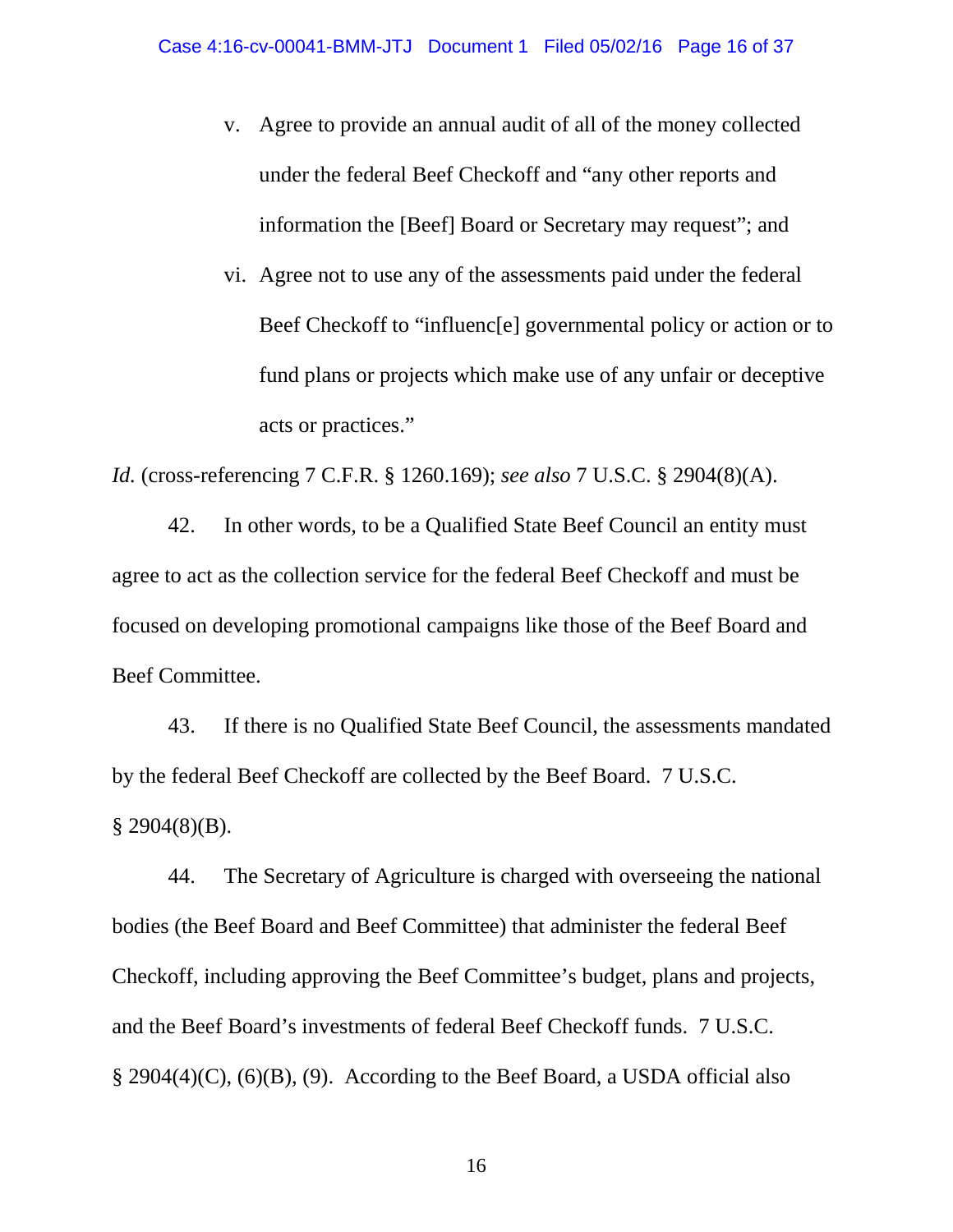attends all Board meetings. Exhibit A 11. The Secretary may also "inspect[] and audit[]" the Beef Board and Beef Committee and has the power to conduct investigations to ensure compliance with the statute. 7 U.S.C. § 2904(7)(A).

45. In addition, "the Secretary exercises final approval authority over every word used in every promotional campaign" of the Beef Committee. *Johanns v. Livestock Mktg. Ass'n*, 544 U.S. 550, 561 (2005). "All proposed promotional messages [of the Beef Committee] are reviewed by Department officials both for substance and for wording, and some proposals are rejected or rewritten by the Department. Nor is the Secretary's role limited to final approval or rejection: Officials of the Department also attend and participate in the open meetings" of the Beef Committee "at which proposals are developed." *Id.* 

### c. **The federal Beef Checkoff funds Qualified State Beef Councils**

46. The \$1 per head assessment producers are required to pay under the federal Beef Checkoff not only funds the Beef Board and the Beef Committee, but also the Qualified State Beef Councils, which has profound constitutional consequences given the differences between the entities.

47. As explained by the Beef Board, a *"*Qualified State Beef Council [] collects the dollar and sends 50 cents of each dollar to the Cattlemen's Beef Board for investment into national checkoff programs," keeping the other 50 cents for its activities. Exhibit B 6. Similarly, USDA's Office of Inspector General explained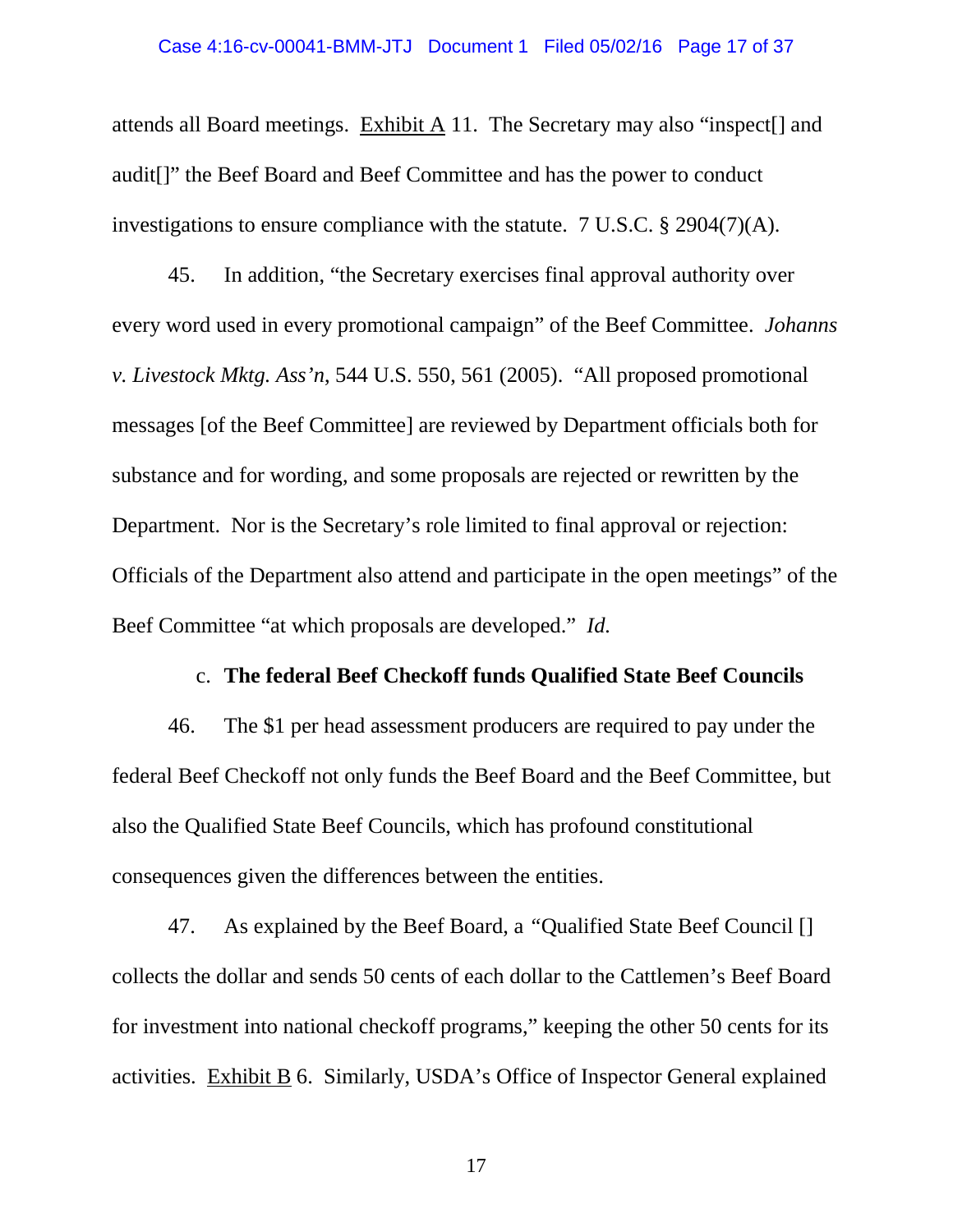that "Qualified State [B]eef [C]ouncils [] collect the domestic assessments and are responsible for forwarding half of the funds each month to the [B]eef [B]oard, which manages the national program." Exhibit C 2.

48. This is how the Beef Board depicts the operation of the federal Beef Checkoff.



# Exhibit B 13.

49. The Secretary of Agriculture has used a similar diagram to demonstrate the flow of federal Beef Checkoff dollars. Exhibit D.

50. The dollars the federal Beef Checkoff mandates producers pay first go to the state's Qualified State Beef Council, which siphons off half of those dollars for its own purposes, and transfers the remainder to the Beef Board.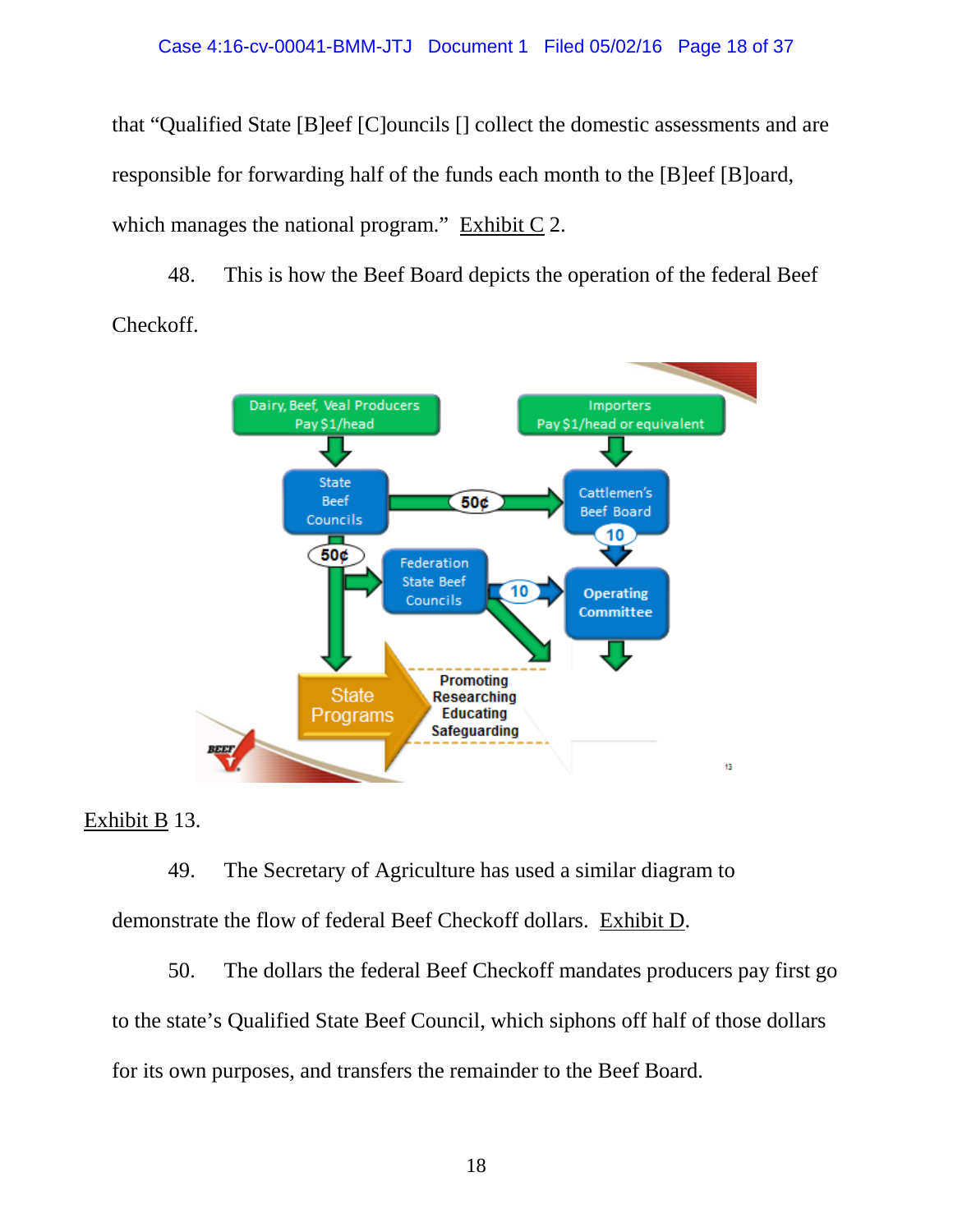### **d. The federal government does not control the speech of the**

## **Qualified State Beef Councils**

51. The federal Beef Checkoff does not provide for governmental control, or supervision of how Qualified State Beef Councils expend the money they obtain from the federal Beef Checkoff.

52. As the Beef Board explained, "[Qualified State Beef Councils] can invest their 50 cents" as they choose. Exhibit  $\overline{B}$  7. Indeed, the Beef Board's notes to the flow chart above describe that only 50 cents of the federal Checkoff funds are "for national programs," with the remainder "retained" and "watched over by producers chosen by their states." *Id.* at 13.

53. The Secretary of Agriculture does not control the operation or advocacy of the Qualified State Beef Councils. In contrast to the Secretary's direct control of the Beef Board and Beef Committee, the Secretary:

- i. Does not appoint the members of the Qualified State Beef Councils.
- ii. Is not required to approve the budgets or investments of the Qualified State Beef Councils.
- iii. Is not authorized to remove members of the Qualified State Beef Councils.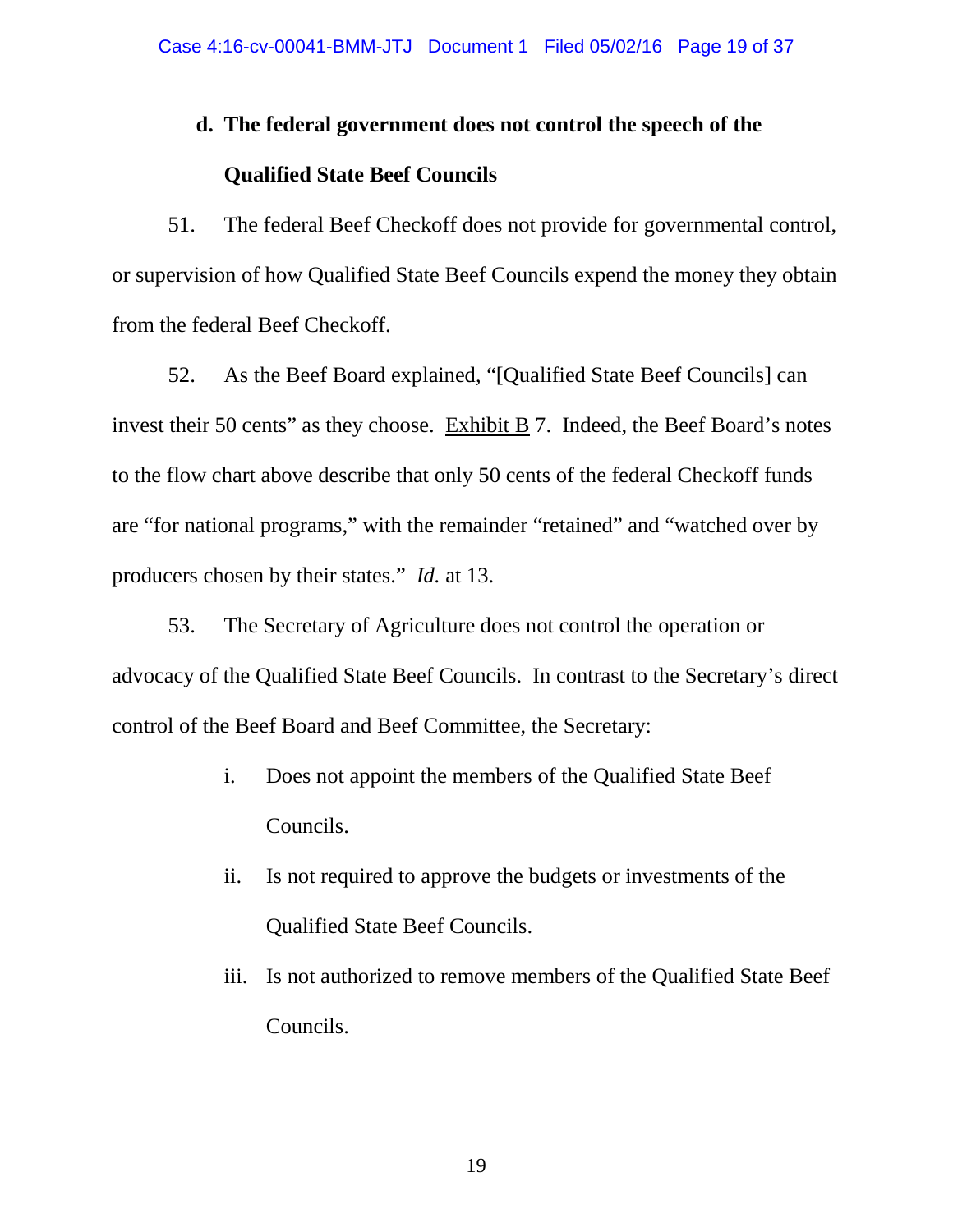- iv. Is not required to approve the plans or projects of the Qualified State Beef Councils.
- v. Need not approve the substance of the Qualified State Beef Councils' promotional campaigns.
- vi. Need not approve the wording of the Qualified State Beef Councils' promotional campaigns.

54. In fact, USDA rejected "[s]everal comments" submitted during the notice and comment period on the federal Beef Checkoff regulations suggesting that USDA provide for regular audits of Qualified State Beef Council's expenditures "to ensure that the monies received under the Act are spent in accordance with the Act." Beef Promotion and Research Order, 51 Fed. Reg. 26132, 26137 (July 18, 1986). Instead, USDA concluded that it is sufficient to merely require the Qualified State Beef Councils to submit a report of their expenditures *after* the expenditures are made, and to agree that they will not use the federal Beef Checkoff assessments to "influence governmental policy or action." *Id.* 

55. As a result, while USDA has issued guidelines for its Agricultural Marketing Service ("AMS") to review the federal government's expenditure of federal Beef Checkoff funds in order to ensure that the funds are properly administered, those guidelines expressly "do not apply" to "State . . . programs"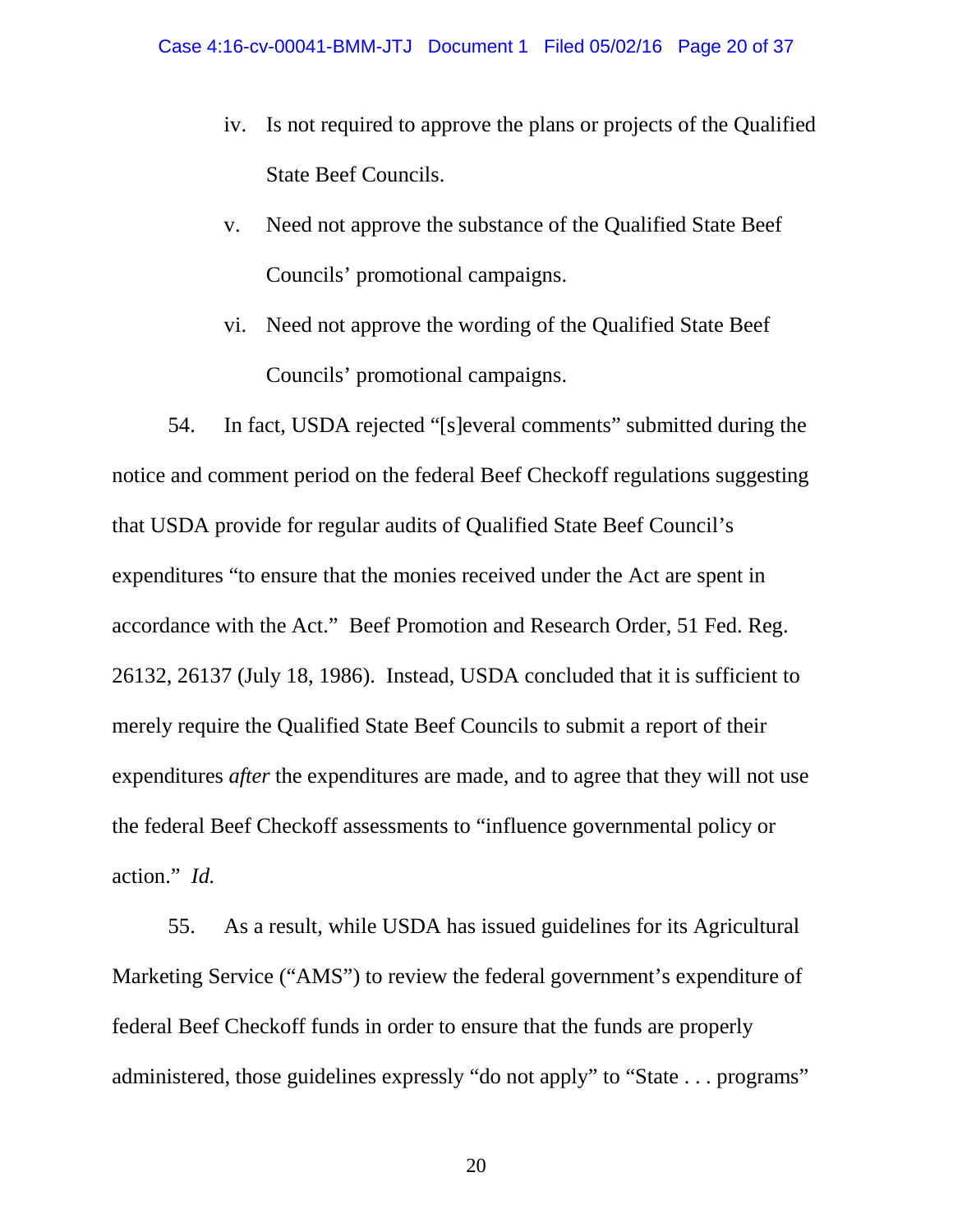### Case 4:16-cv-00041-BMM-JTJ Document 1 Filed 05/02/16 Page 21 of 37

because no "statute or regulation" "direct[s]" them to apply. Exhibit E 2. While the guidelines recognize that "AMS has an obligation to ensure that national checkoff funds are expended appropriately," they also emphasize that "AMS does not have direct oversight of the[] State and local programs." *Id.* 

56. AMS's oversight is insufficient to ensure the Beef Board and Beef Committee properly expend the money they obtain through the federal Beef Checkoff. USDA's Office of Inspector General found AMS's oversight of the Beef Board lacking, stating AMS had "inadequate" procedures for overseeing the Beef Board. Exhibit C 6. Consistent with this, the Beef Board's self-audits have revealed that the NCBA "breached the financial firewall" between the Beef Board and the NCBA, using federal Beef Checkoff dollars for the NCBA's political activities. Exhibit F 4.

57. Nonetheless, while guidelines exist to review the federal government's expenditure of checkoff funds, on information and belief, USDA has never attempted to issue guidelines for AMS's review of Qualified State Beef Councils.

58. Qualified State Beef Councils receive half of the monetary assessments mandated by the federal Beef Checkoff that are collected in their state. Like the Beef Board and Beef Committee, Qualified State Beef Councils use those funds to design and implement promotional campaigns. However, unlike the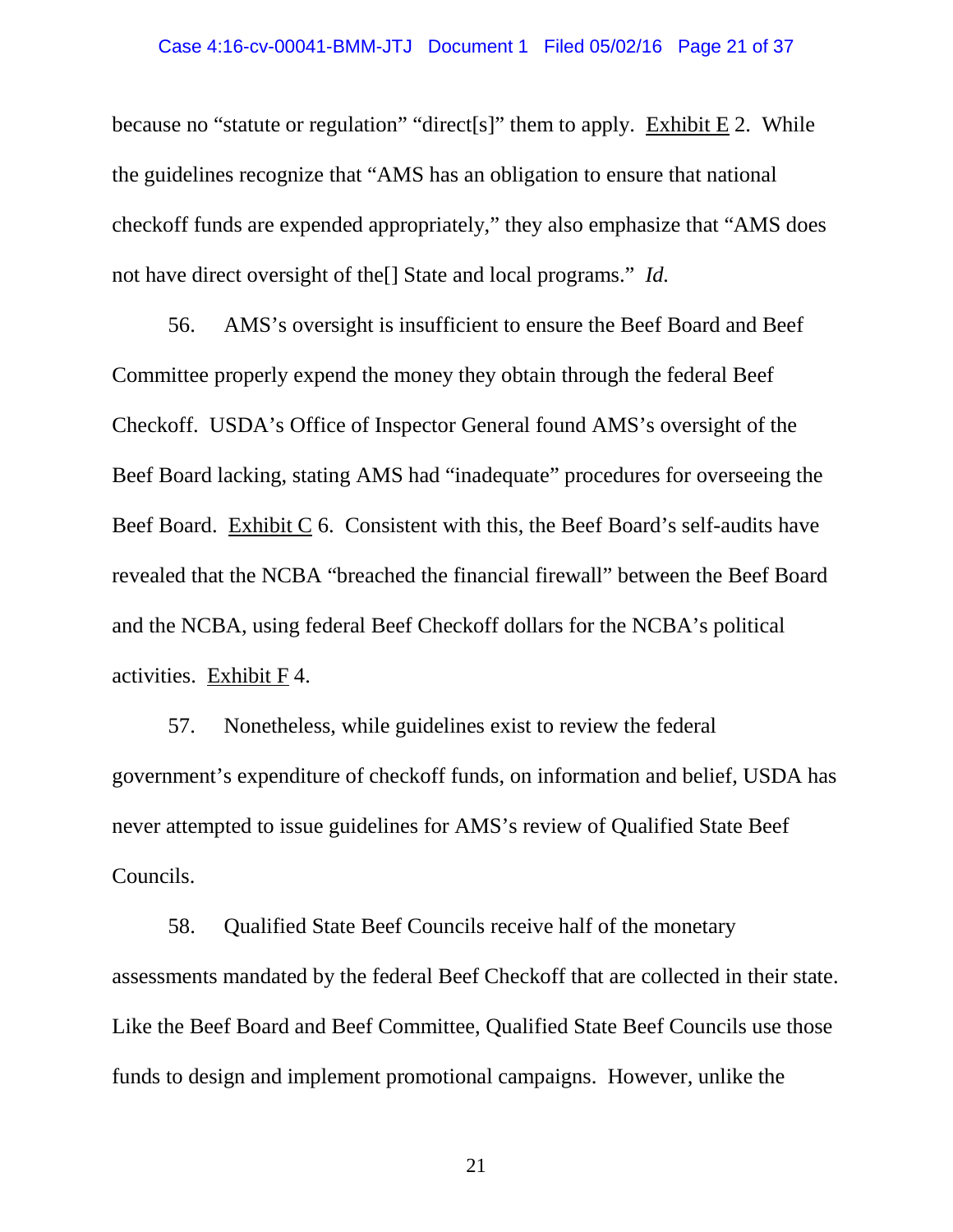federal expenditure of the federal Beef Checkoff funds, the nature and content of the Qualified State Beef Councils' speech funded by the federal Beef Checkoff are unregulated by the Secretary of Agriculture, his designees, or any other federal official.

### **e. The Montana Beef Council**

59. The Montana Beef Council is a Qualified State Beef Council. It collects federal Beef Checkoff funds and transmits 50 cents of each dollar collected under the federal Beef Checkoff to the Beef Board, keeping the other 50 cents for its activities.

60. The Montana State Beef Council is a privately incorporated business.

61. Its only connection to the state of Montana is that the state Department of Livestock contracts with the Montana Beef Council to collect the \$1 per head federal Beef Checkoff assessment on behalf of the Montana Beef Council. Mont. Code Ann. § 81-8-901(1).

62. The Montana Beef Council reimburses the state Department of Livestock for its expenses from collecting the federal Beef Checkoff assessment. *Id.* § 81-8-901(2).

63. The state of Montana does not impose any state tax on cattle producers similar to the federal Beef Checkoff and does not fund the Montana Beef Council.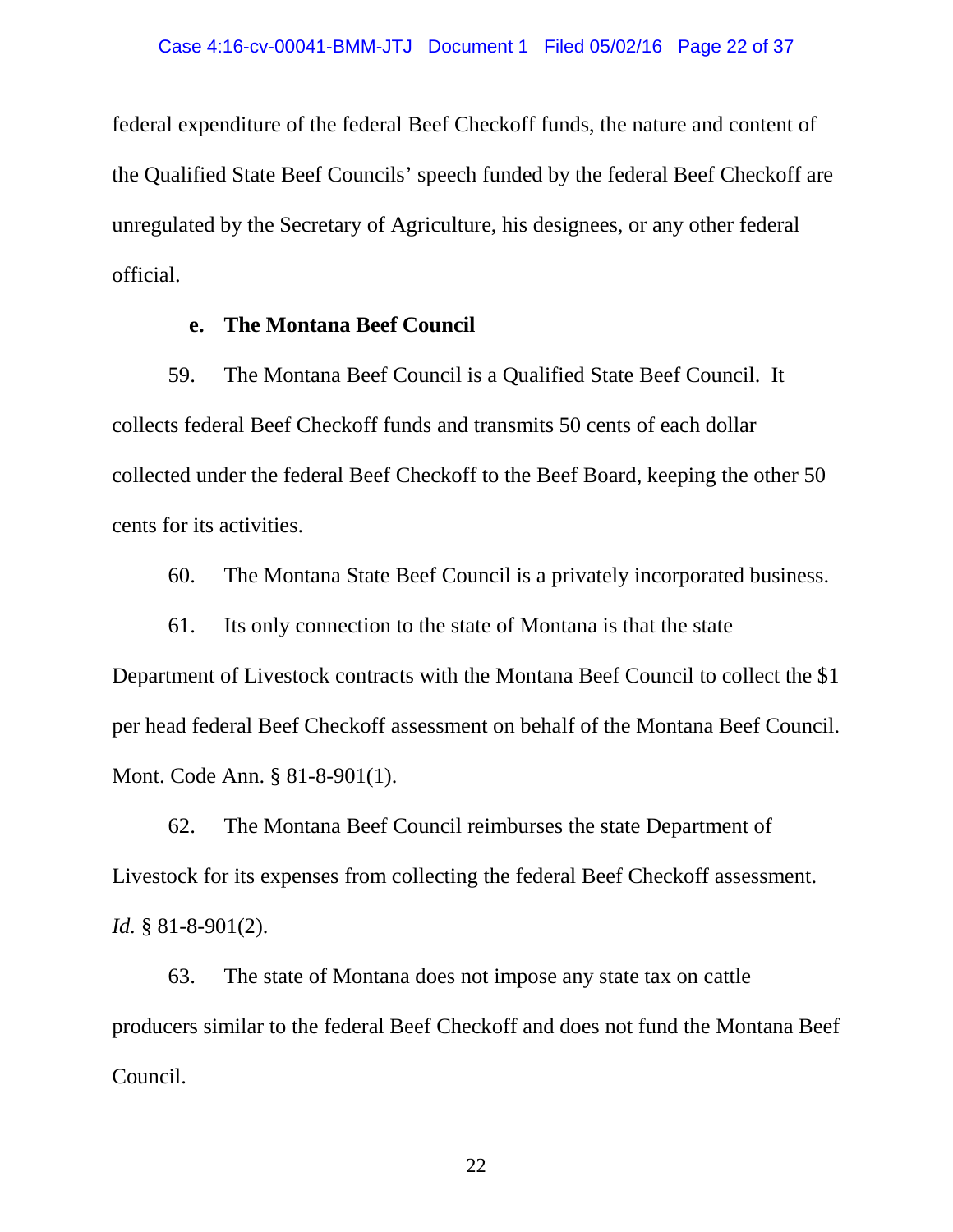### Case 4:16-cv-00041-BMM-JTJ Document 1 Filed 05/02/16 Page 23 of 37

64. Between October 2014 and September 2015, the Montana Beef Council obtained more than \$870,000 in funds from the federal Beef Checkoff. It collected \$1,219 through other sources. Around \$550,000 of the money collected and retained by the Montana Beef Council from the federal Beef Checkoff was spent directly on promotional campaigns. More than \$300,000 was spent on administrative costs, far exceeding the limits placed on the Beef Board, which can only spend 5% of its funds on administrative expenses. Exhibit G 1; *see also* 7 C.F.R. § 1260.151(a).

65. The figures for fiscal year 2016 are not yet available, but the Montana Beef Council states that it will expend \$1.8 million on its promotional campaigns from October 2015 through September 2016, all "funded through Montana's 50 cent in-state portion of the \$1 per head checkoff," with the expenditures approved after the "deliberations" of the Montana Beef Council. *Montana Beef Checkoff Directors Set Work Plan for Upcoming Fiscal Year* (Sept. 29, 2015), https://mtbeef.org/montana-beef-checkoff-directors-set-work-plan-for-upcomingfiscal-year/. This budget again includes around \$300,000 for administrative

expenses. *Id.* 

66. Like the Beef Board, the Montana Beef Council is closely aligned with the interests of major multinational companies, rather than independent producers. The Montana Beef Council and the expenditure of the funds it receives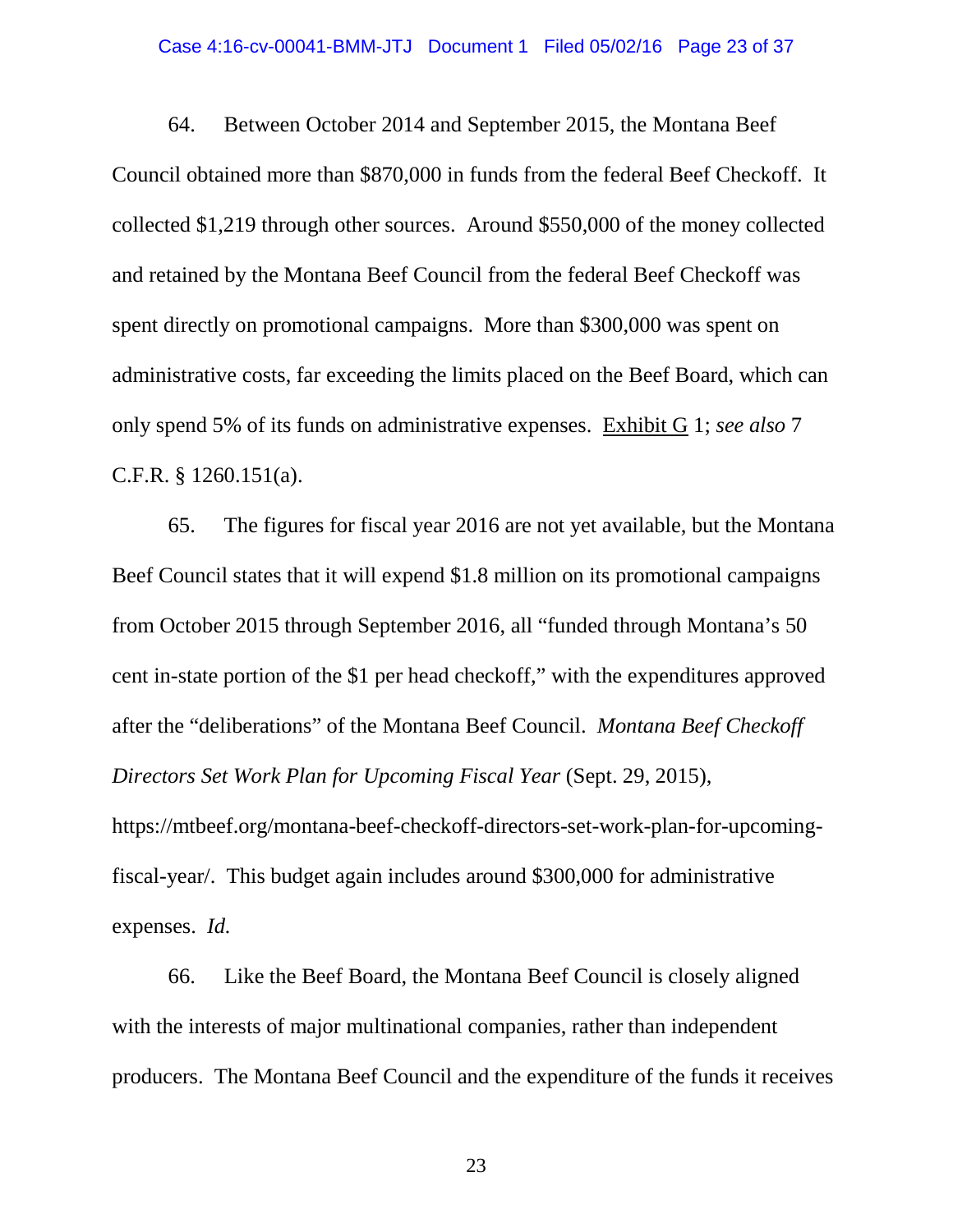from the federal Beef Checkoff are controlled by a twelve member Board, many of whom are directly aligned with the NCBA.

- i. Two of the Montana Beef Council's Board Members represent the Montana Stockgrowers Association, which is a state affiliate of the NCBA.
- ii. One council Board Member represents the American National Cattlewomen's Association, which is affiliated with the NCBA. Indeed, Linda Swanz, the Cattlewomen's Association's current representative on the Montana Beef Council is or was on the Board of Directors of the NCBA.
- iii. Another Montana Beef Council Board Member represents the Montana Angus Association which, through its national organization, is a breed affiliate of the NCBA.
- iv. Yet, another council Board Member represents the Montana Cattle Feeders, which shares office space and works with the Montana Stockgrowers Association, which is the state affiliate of the NCBA.

67. In short, five of the twelve Board Members of the Montana Beef Council are directly associated with the NCBA, the national lobbying group of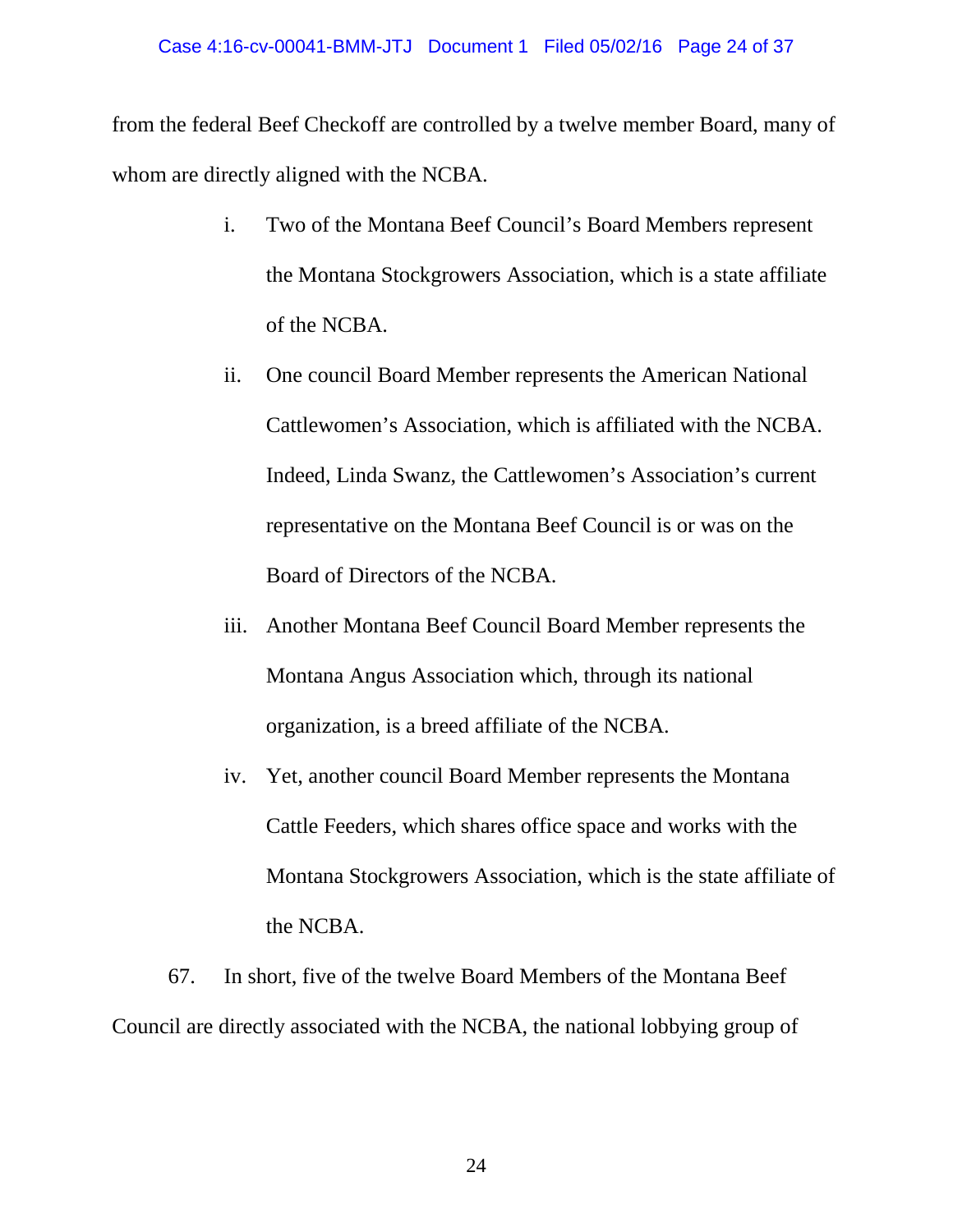multinational, industrial cattle producers, packers, and processors, who have actively worked against the interests of independent domestic cattle producers.

68. Consistent with this, the promotional campaigns of the Montana Beef Council aim to increase beef consumption generally, without distinguishing between where or how the cattle were raised, and have even promoted international beef over domestic beef. At the same time, the council states that all Montana cattle producers endorse its message. Indeed, the Executive Director of the Montana Beef Council has written that the council's "[p]rograms . . . are brought to you by the *Montana Beef Producers* and Checkoff dollars." Chaley Harney, *On the Horizon-Montana Beef Council* (Nov. 6, 2013), http://mtbeef.org/on-thehorizon-montana-beef-council/ (emphasis added).

69. For example—engaging in a campaign that would have been prohibited had it been undertaken by the Beef Committee, 7 C.F.R. § 1260.169(d) (prohibiting the Beef Committee from making reference to brand or trade names without the express consent of the Beef Board and Secretary)—the Montana Beef Council entered into a "partnership" with fast-food chain Wendy's to promote Wendy's Bacon Ciabatta Cheeseburger. Working together, the two companies "collaborat[ed]" to develop digital, radio, and television advertising for Wendy's product. They also funded special events where consumers could "upgrade" their Bacon Ciabatta Cheeseburgers with additional beef patties at no-charge. However,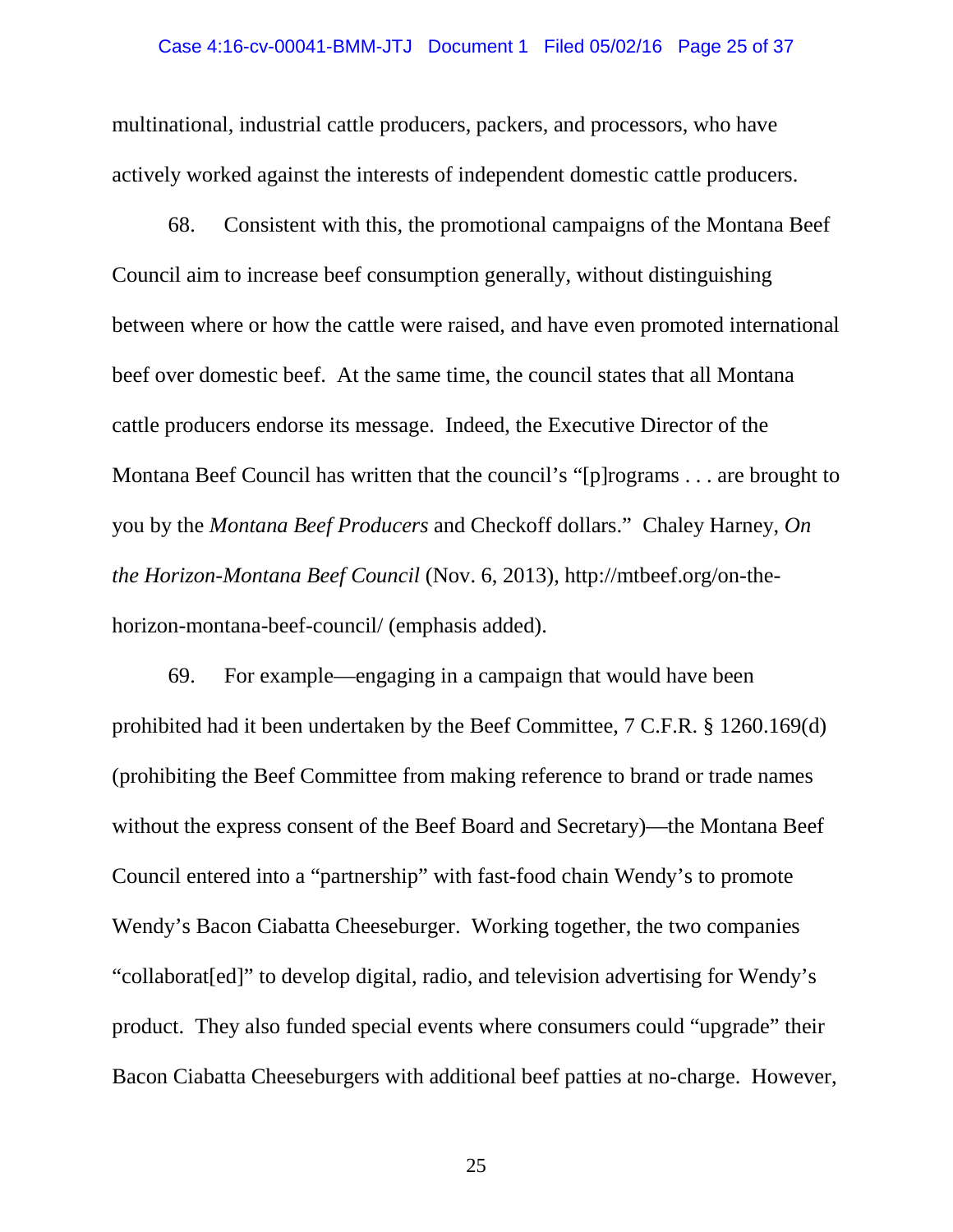on information and belief, Wendy's only committed that the beef used in the product would be fresh, not frozen, beef from cattle raised in *North America* which could encompass cattle from 41 different countries and territories, from Canada to Panama, as well as the Caribbean islands. Wendy's made no commitment that the beef would come from cattle raised in Montana or even the United States. Nonetheless, the Montana Beef Council trumpeted this campaign as part of Montana's "Beef Checkoff investment," *i.e.*, "the \$1-per-head assessment made by beef producers, also known as the Beef Checkoff" that the Montana Beef Council "administers." MT Beef Council & Wendy's of Montana, *Fun MT Beef Council & Wendy's Partnership* (Feb. 21, 2014),

http://www.backup.northernag.net/AGNews/tabid/171/articleType/ArticleView/art icleId/8961/Fun-MT-Beef-Council-Wendys-Partnership.aspx.

70. In addition, in October 2015, the Montana Beef Council partnered with the Montana State University ("MSU") football team to encourage fans to purchase and eat more beef, regardless of where it was from. During the first three-quarters of a game the University mascot, the MSU Bobcat, wore a jersey emblazoned with the slogan, "Bobcats Love Beef." Before the game, the Montana Beef Council gave away a grill through the MSU Bobcats' Facebook page. And, after the game, the Montana Beef Council sponsored an event with players where attendees were given beef seasoning. Exhibit G 1.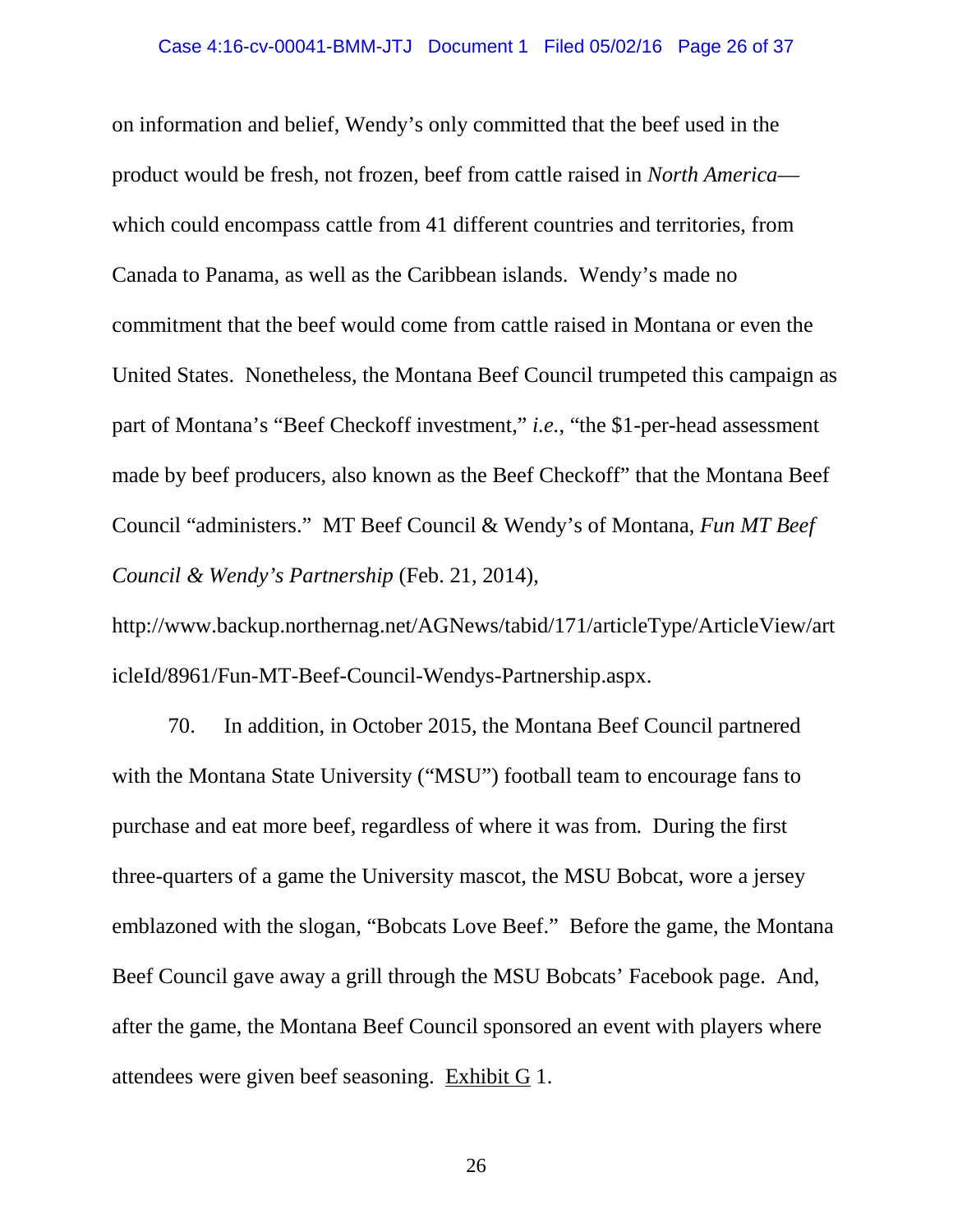71. As illustrated by the billboard reproduced in the introduction, the advertisements and events of the Montana Beef Council are typically emblazoned with the Montana Beef Council's unique logo, shown below.



72. Underscoring the interconnection between the federal Beef Checkoff and the Montana Beef Council, the Montana Beef Council's logo incorporates a portion of the federal Beef Checkoff logo, shown below.



73. However, the state outline and text in the Montana Beef Council's logo ensure that the promotional campaigns of the Montana Beef Council are distinguished from those of the Beef Board and Beef Committee.

74. None of the Montana Beef Council's activities are undertaken with the direct oversight of the Secretary of Agriculture or any other federal official. Moreover, on information and belief, neither USDA nor the Montana Beef Council has established a procedure by which a cattle producer who disagrees with the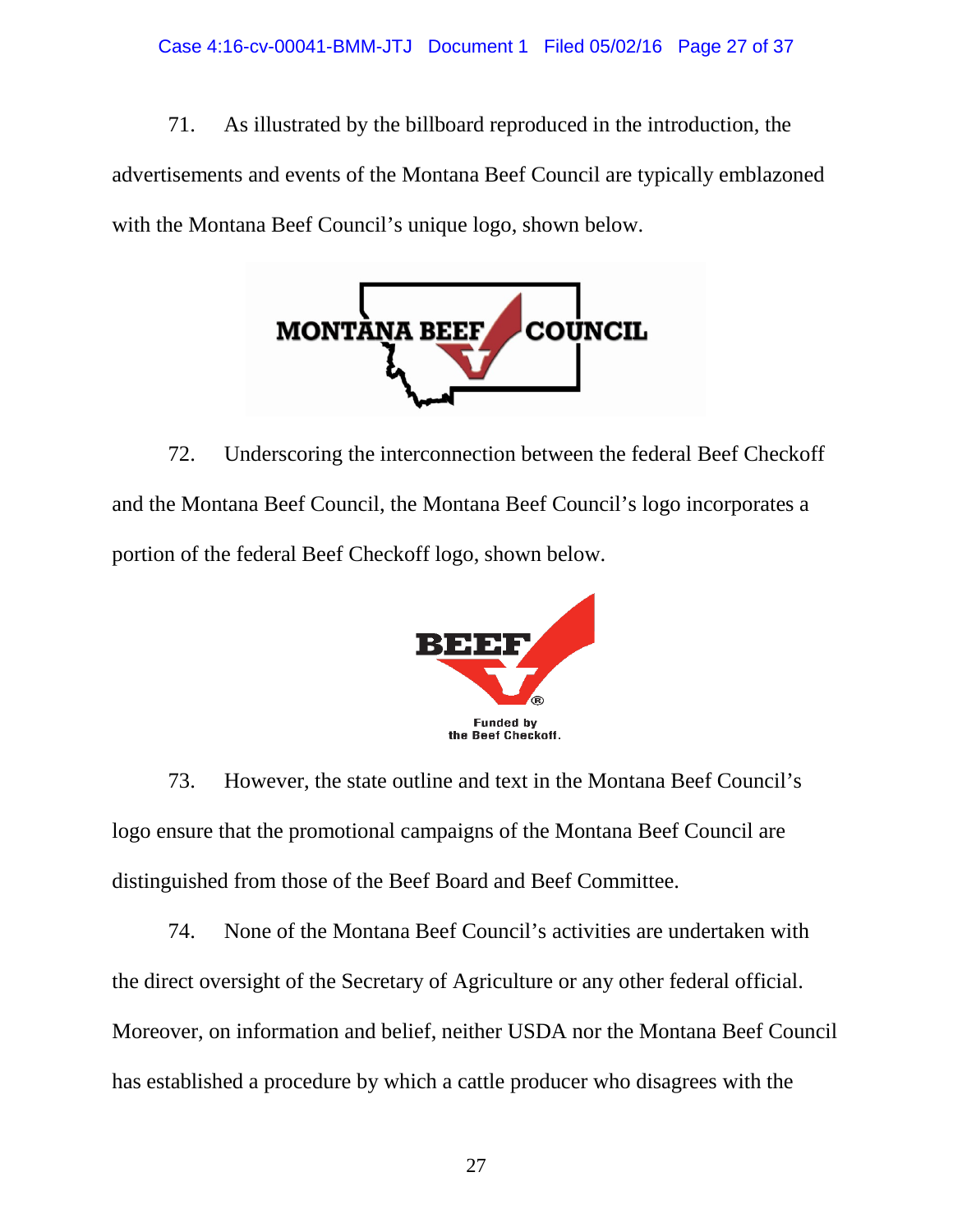Montana Beef Council's message can request that the complete amount of his assessments be directed to the Beef Board, a body controlled by the federal government.

75. Unlike with the Beef Board, members of the Montana Beef Council are not appointed by a federal official.

76. Unlike with Beef Committee, the budget of the Montana Beef Council need not be approved by a federal official.

77. Unlike with the Beef Committee, members of the Montana Beef Council may not be removed by a federal official.

78. Unlike with the Beef Committee, the promotional campaigns of the Montana Beef Council need not be approved by a federal official.

79. On information and belief, unlike with the Beef Committee, each proposed campaign of the Montana Beef Council is not reviewed by a federal official.

80. On information and belief, unlike with the Beef Committee, a proposed campaign of the Montana Beef Council has never been rewritten by a federal official.

81. On information and belief, unlike with the Beef Committee, a meeting of the Montana Beef Council has never been attended by a federal official.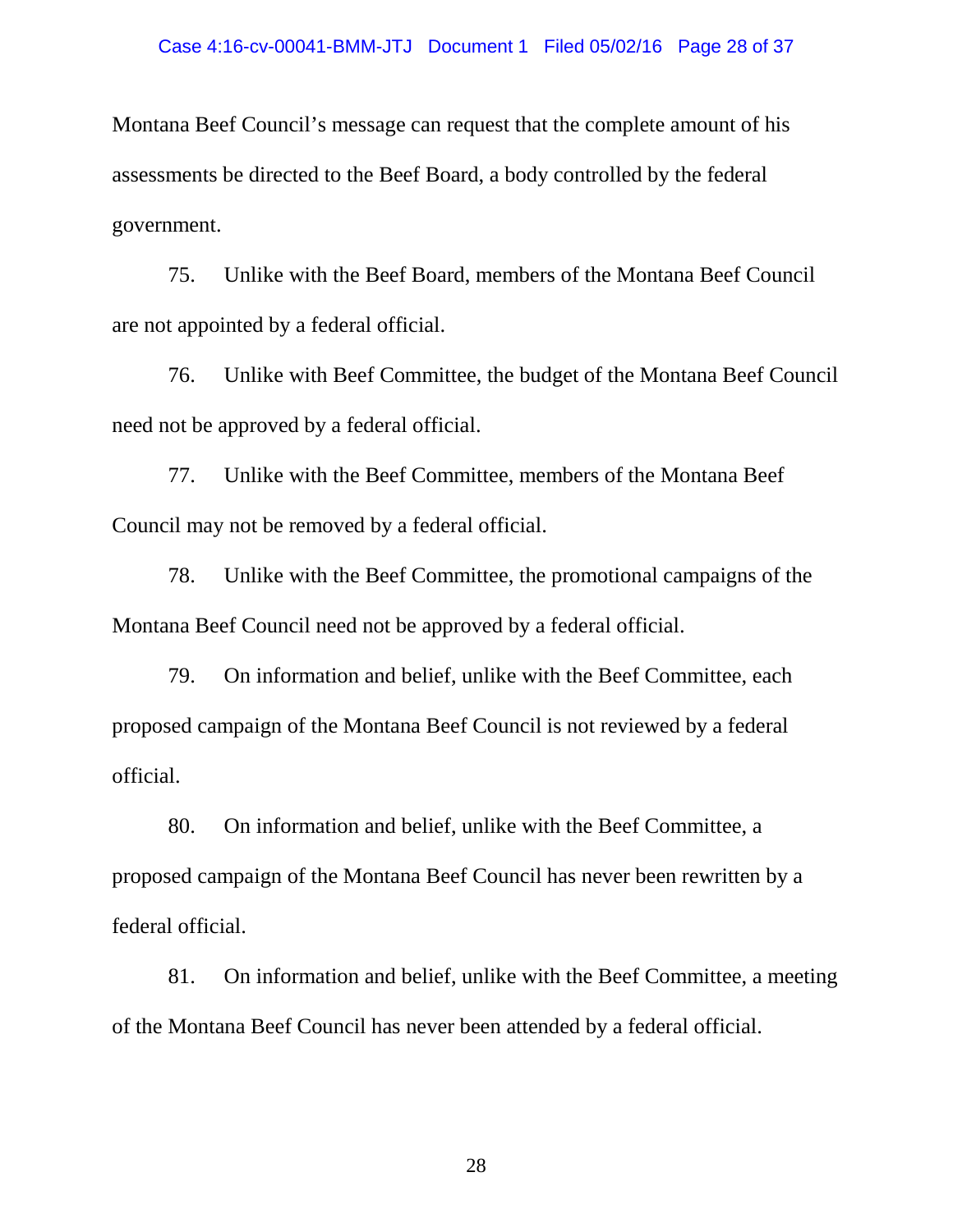82. The only regular check on the Montana Beef Council is an audit the council provides the *Beef Board after* the assessment have been collected and expended, so that the *Beef Board* can ensure half of the assessments collected were passed along. 7 C.F.R. § 1260.181(b)(6).

**f. A compelled federal assessment funding the speech of an unregulated private entity violates the First Amendment of the United States Constitution**

83. The First Amendment prohibits the government from compelling an individual to subsidize, and thereby associate with another's private speech. *United States v. United Foods, Inc.*, 533 U.S. 405, 410 (2001).

84. This is true even if the speech is commercial speech. *Id.* 

85. However, the Supreme Court has recognized two relevant exceptions to this rule:

> i. When the government compelled subsidy is funding a broader regulatory scheme where speech is not the principal goal of the program, but merely incident to the other, non-speech related objectives, *id.* at 414-15 (citing *Glickman v. Wileman Brothers & Elliott, Inc.*, 521 U.S. 457 (1997)); and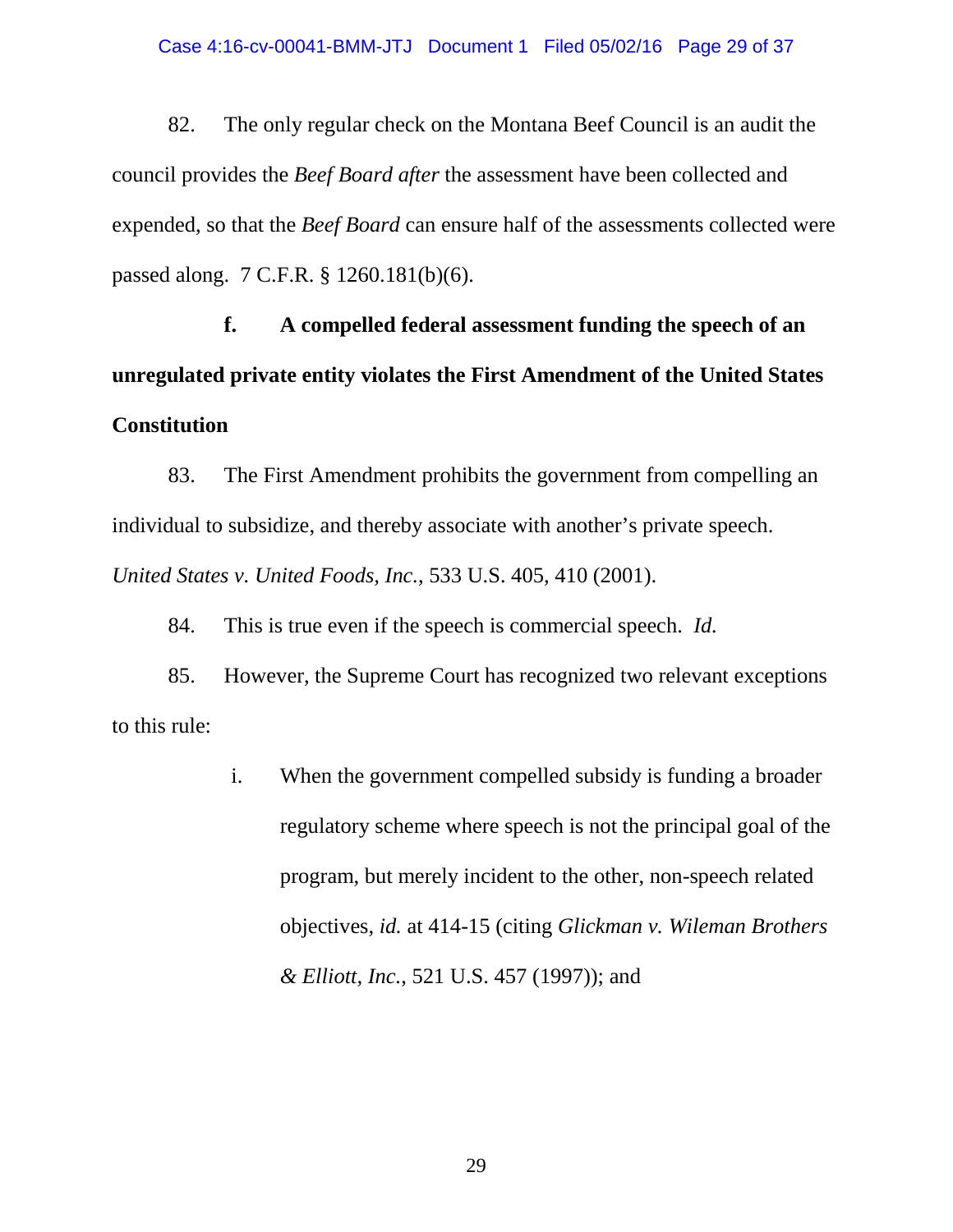ii. Even where the primary function of the subsidy is to fund speech, that speech is government speech, not private speech, *Johanns v. Livestock Mktg. Ass'n*, 544 U.S. 550, 559 (2005).

In either circumstance, the Court has explained, the First Amendment does not apply.

86. The Supreme Court has held that the principal objective of compelled subsidies that fund promotional campaigns is to fund speech, not other regulatory activities. *United Foods, Inc.*, 533 U.S. at 415; *accord Johanns*, 544 U.S. at 558*.* 

87. Thus, the first exception is inapplicable. The Montana Beef Council's function is essentially identical to that of the entity at issue in *United Foods*, meaning the compelled subsidies that finance its activities fund speech, not some broader regulatory scheme for which the speech is merely incidental.

88. The Supreme Court has considered the Beef Committee's speech funded by the federal Beef Checkoff and concluded that it was government speech. *Johanns*, 544 U.S. 550. However, this conclusion rested on the fact that "[t]he message of the promotional campaigns [was] effectively controlled by the Federal Government itself." *Id.* at 560. In particular, the Court relied on the fact that the Secretary of Agriculture was involved in overseeing, developing, revising, and approving all of the promotional campaigns of the Beef Committee. *Id*. at 560-62.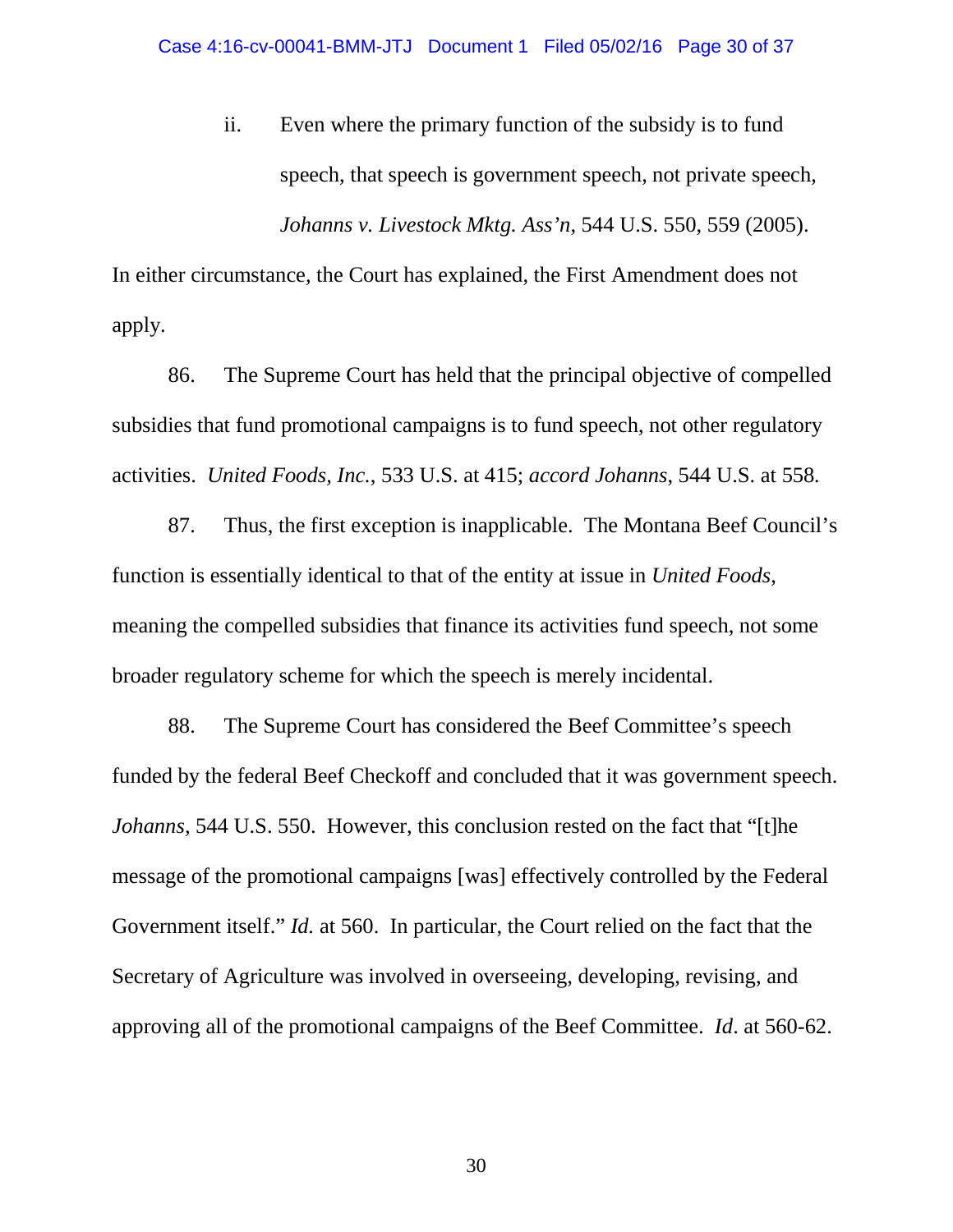### Case 4:16-cv-00041-BMM-JTJ Document 1 Filed 05/02/16 Page 31 of 37

89. *Johanns* did not consider the speech of the Qualified State Beef Councils. Indeed, it only mentioned in a footnote that "only 50 cents per head [of the assessment] is remitted to the Beef Board," with the Court believing that the remaining 50 cents goes "in voluntary contributions to [] state beef councils." *Id.*  554 n.1. The Court's assumption that the contributions are voluntary, which was not tested in *Johanns*, is inaccurate here. On information and belief, there are no established governmental assessments, voluntary or otherwise, specifically meant to fund the Montana Beef Council. Instead, as explained by the Beef Board, the Montana Beef Council takes 50 cents of every dollar collected that is due to the federal Beef Checkoff, no matter what. On information and belief, the Montana Beef Council does not provide cattle producers the opportunity to either recoup or redirect the money retained by the council. Essentially all of its income comes from retaining the federal assessment.

90. The Montana Beef Council is using a federal tax to fund its private speech.

91. The speech of the Montana Beef Council, funded through the federal Beef Checkoff's assessments, is not government speech.

92. The federal government exercises no control over the speech of the Montana Beef Council.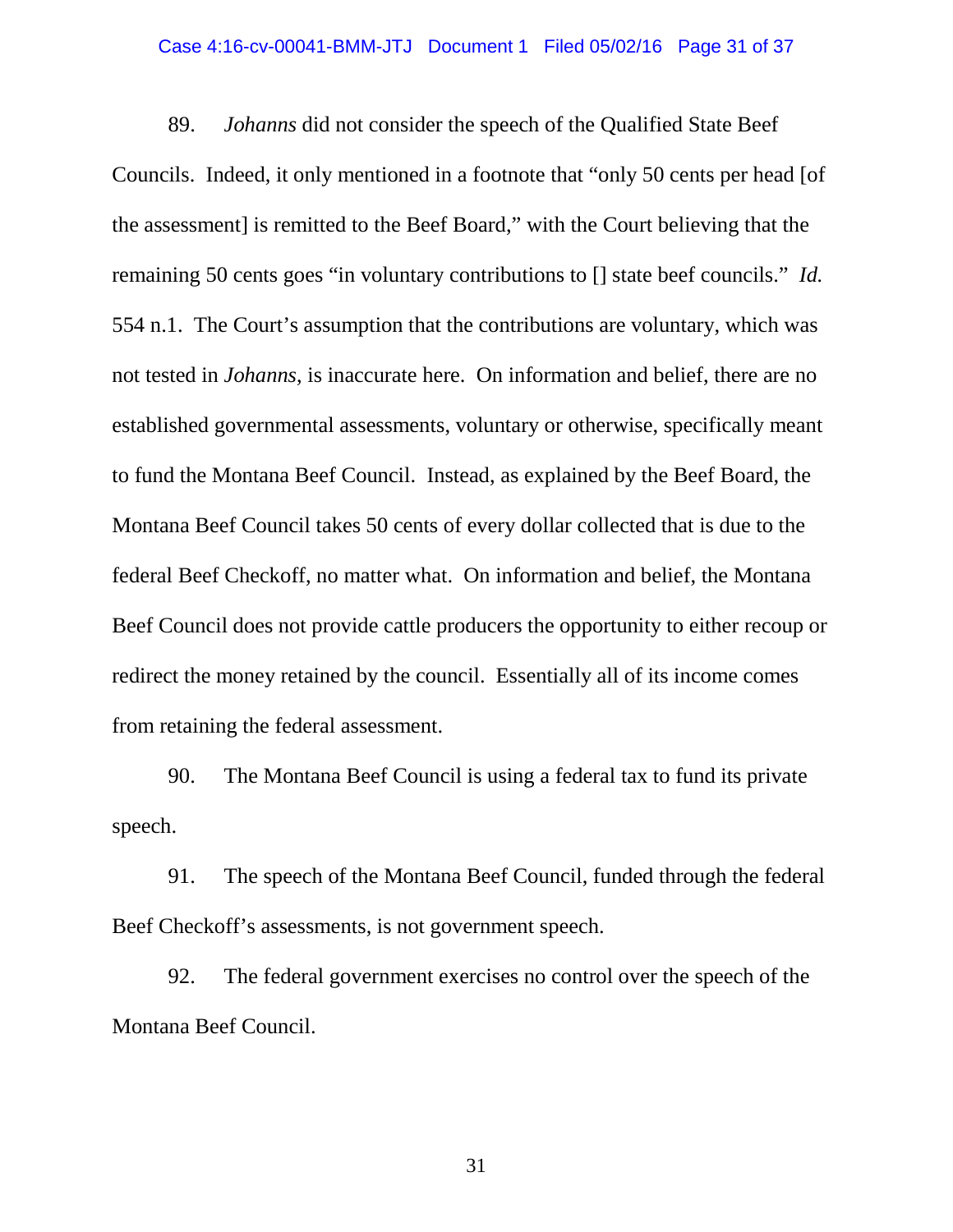#### Case 4:16-cv-00041-BMM-JTJ Document 1 Filed 05/02/16 Page 32 of 37

93. The state of Montana exercises no control over the speech of the Montana Beef Council.

94. The Montana Beef Council is an entirely private entity to which the federal government turns over the tax, *i.e.* the "assessments" established by the federal Beef Checkoff, that the federal government mandates all cattle producers in Montana pay, and allows the council to use that money to freely generate its own speech. Thus, the speech of the Montana Beef Council is protected by the First Amendment, and it is unconstitutional to compel R-CALF USA's members to subsidize that speech.

95. Even if effective governmental control of the speech were not the test for whether something is government speech—a conclusion that would require a wholescale reconsideration of *Johanns,* 544 U.S. 550—the speech of the Montana Beef Council would not qualify as government speech.

- i. The speech of the Montana Beef Council is not meant to convey the government's selected thoughts or instill some government selected feeling.
- ii. The recipients of the Montana Beef Council's speech would not and should not understand it to be conveying a governmental message. Most, if not all, of the Montana Beef Council's speech is accurately branded as separate and distinct from the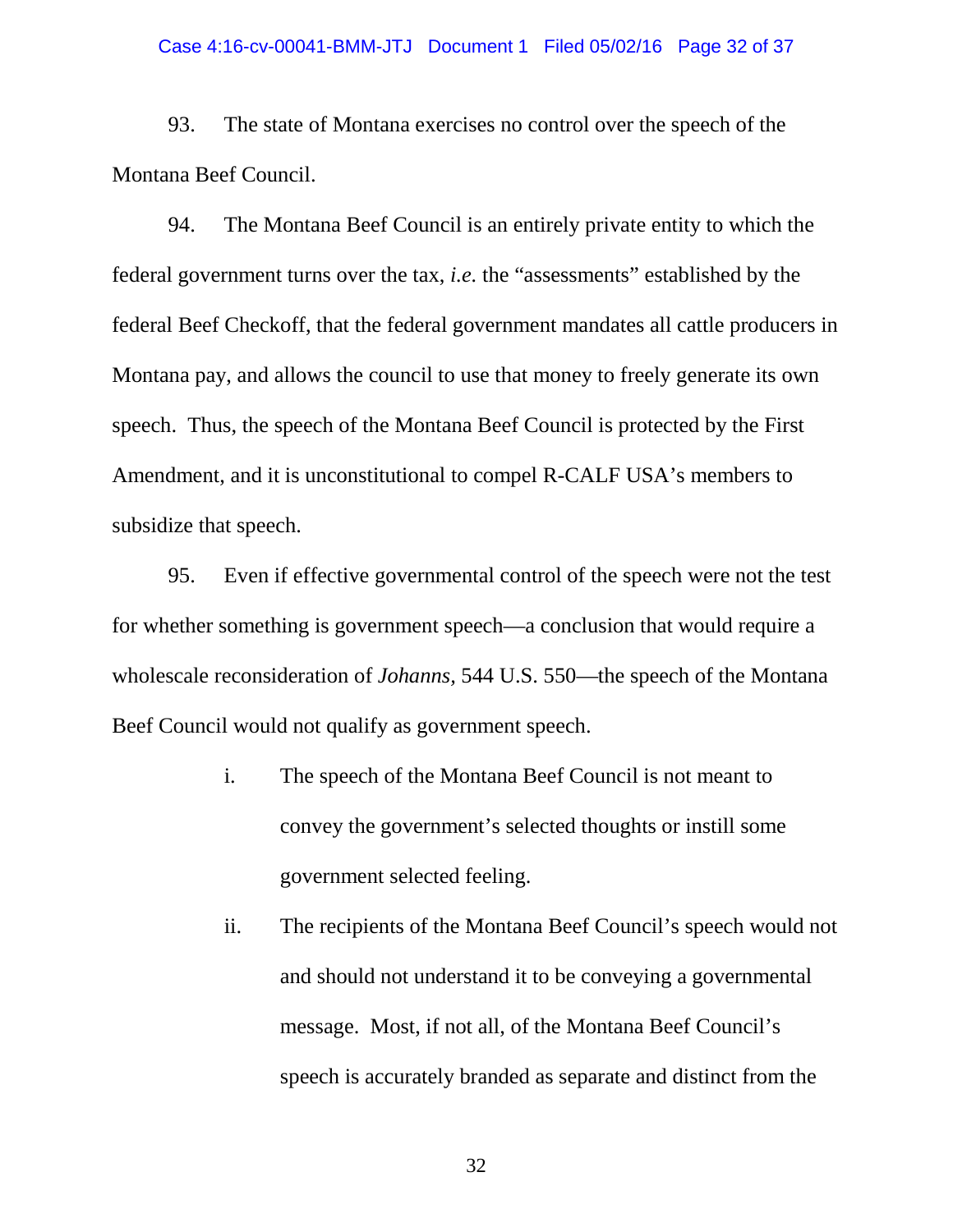speech of the Beef Board and Beef Committee, in order to demonstrate that it is coming from the Montana Beef Council, a private entity, not controlled by the government. Moreover, neither the portion of the federal Beef Checkoff logo incorporated into the Montana Beef Council's logo, nor the federal Beef Checkoff logo itself indicates that the federal Beef Checkoff is a government program.

iii. The speech of the Montana Beef Council disproportionally burdens R-CALF's members from engaging in their desired form of speech. On information and belief, there are additional opportunities for advertising and other promotional campaigns in the Montana market, which R-CALF USA's members could use to publicize speech of their choosing. However, by forcing R-CALF USA's members to fund the Montana Beef Council's speech, the federal Beef Checkoff is reducing R-CALF USA's members' ability to promote their viewpoints and increasing the cost of them doing so. The federal Beef Checkoff is taking away funds that R-CALF USA's members could use to generate their desired speech. At the same time, the message R-CALF USA's members are being required to fund would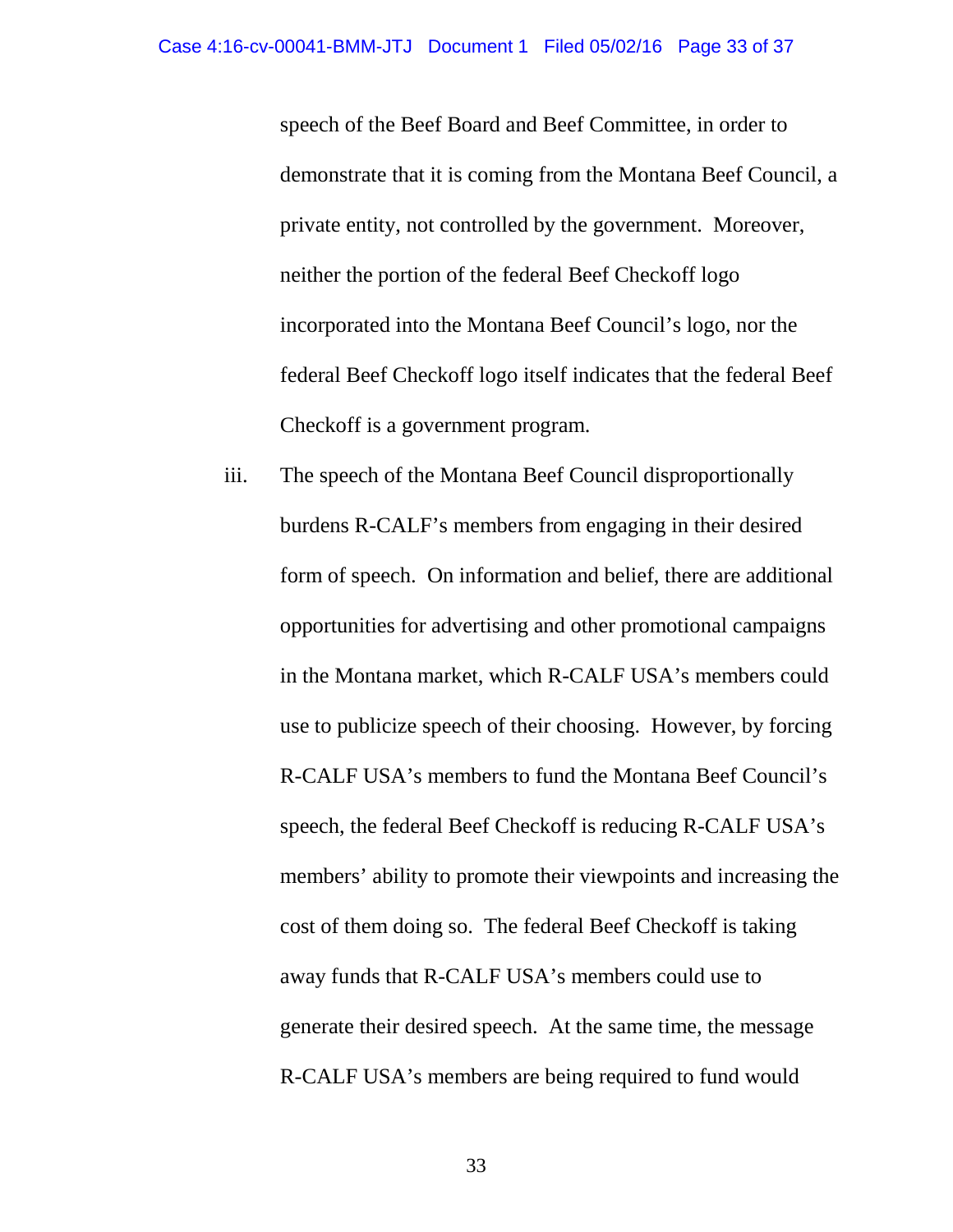necessitate them expending even greater resources than they would have to otherwise to educate consumers that all beef is not equal and/or that consumers should prefer USA beef. The federal Beef Checkoff is doing this without furthering a legitimate governmental objective. The Montana Beef Council's speech is private speech, not controlled by the government, and the council's message discourages consumers from recognizing relevant distinctions in cattle origins—with resulting health, environmental, and ethical consequences. In sum, the societal benefits cannot possibly justify the current program.

96. The operation of the federal Beef Checkoff in Montana violates the First Amendment. The federal government is compelling producers to fund private speech that communicates a message with which they disagree. It is failing to control that speech. Consistent with this, nothing about the speech indicates that it is government speech. Thus, the current operation of the federal Beef Checkoff is narrowing the marketplace of ideas without appropriately advancing a governmental interest.

97. The current operation of the federal Beef Checkoff in Montana should be declared unconstitutional and enjoined.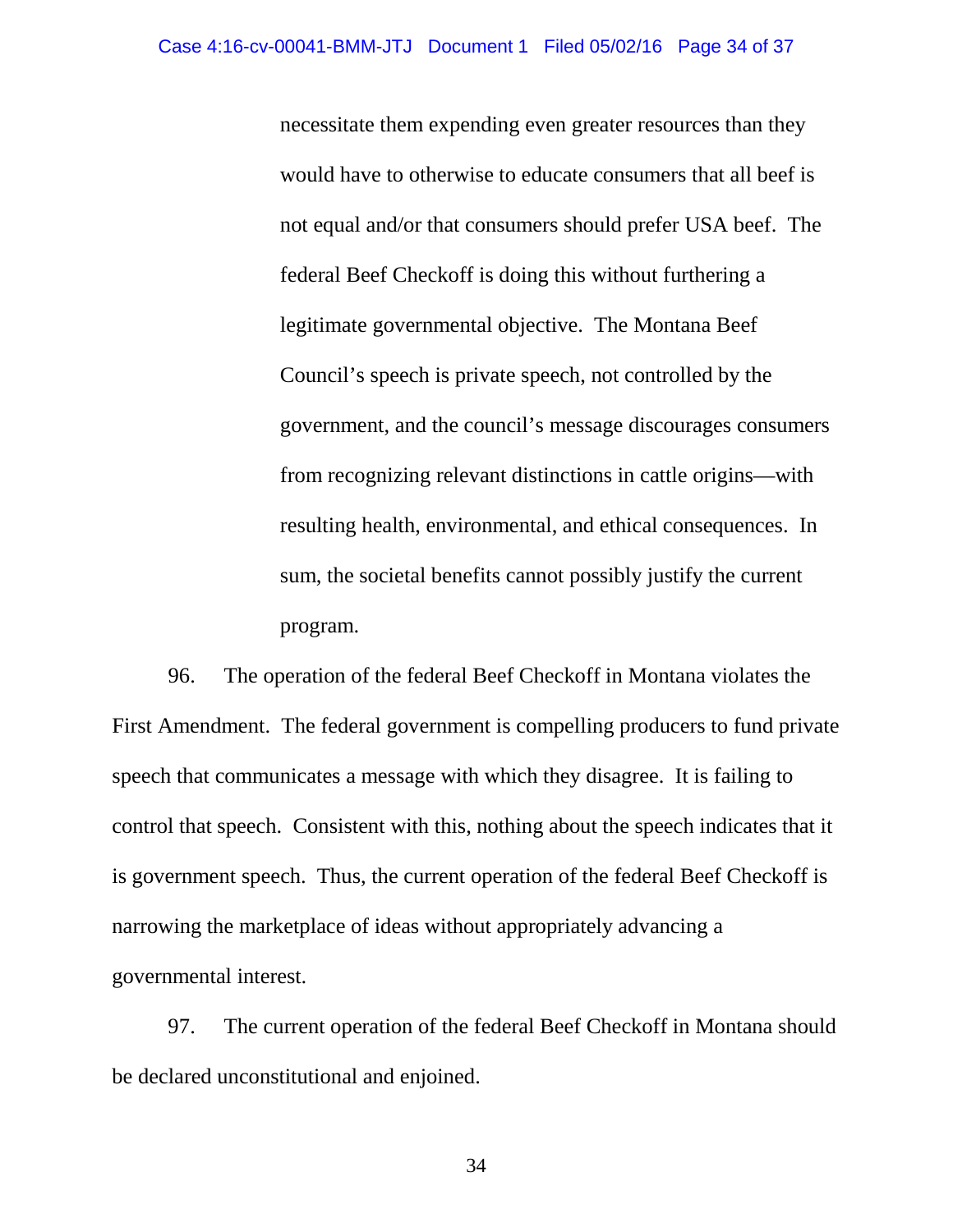### **V. CAUSE OF ACTION: FIRST AMENDMENT VIOLATION**

98. Plaintiff re-alleges and incorporates by reference all of the allegations set forth above.

99. The current manner in which the federal Beef Checkoff provides for and allows the Montana Beef Council to utilize the assessments mandated by the federal Beef Checkoff violates the First Amendment of the United State Constitution. The assessments are a compelled subsidy of speech that R-CALF USA's members would not choose to express and that communicates a message with which they disagree. The government does not effectively control the speech that the Montana Beef Council funds with the federal Beef Checkoff's assessments. Thus, the federal Beef Checkoff is mandating that R-CALF USA's members fund and associate with the private speech of the Montana Beef Council, which violates the First Amendment.

100. There are no administrative remedies that would correct this constitutional violation.

101. Plaintiff has no adequate remedy at law and is entitled to injunctive and declaratory relief for this claim.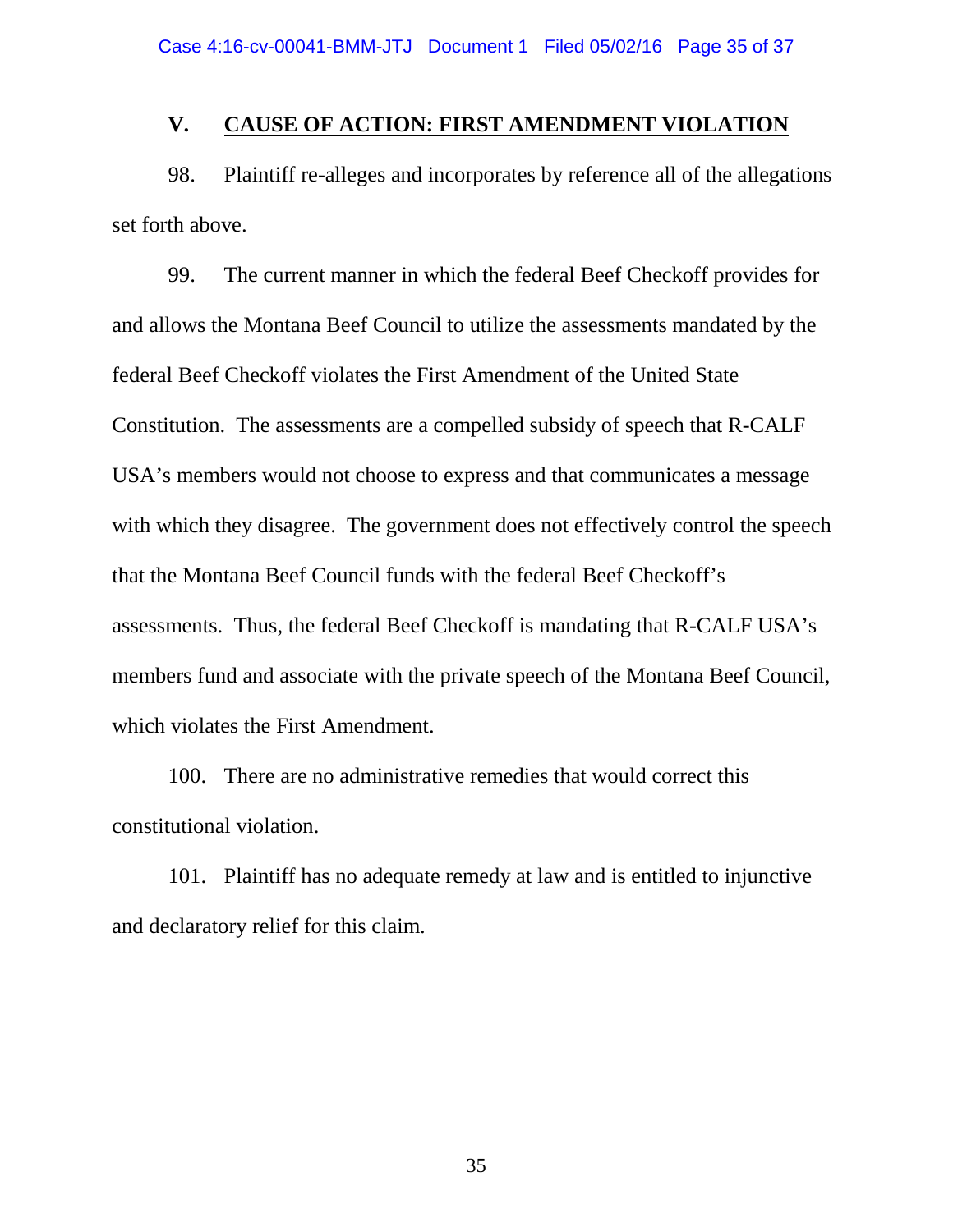### **VI. PRAYER FOR RELIEF**

102. Plaintiff requests that the court enter a judgment:

i. Declaring the current operation of the federal Beef Checkoff, which allows the Montana Beef Council to use the federal Beef Checkoff to fund its private speech, unconstitutional under the First Amendment;

ii. Enjoining the Secretary of Agriculture, as well as his officers, agents, employees, attorneys, and all other persons in active concert or participation with him or his officers, from continuing to allow the Montana Beef Council to utilize assessments collected under the federal Beef Checkoff unless and until the operation of the Beef Checkoff is brought into line with the United States Constitution;

iii. To ensure that the public has accurate notice of the requirements of the law, requiring the government to provide public notice that the challenged aspects of the federal Beef Checkoff are unconstitutional and will not remain in effect;

iv. Awarding Plaintiffs their reasonable attorneys' fees and costs; and

v. Awarding such other relief as may be just and proper.